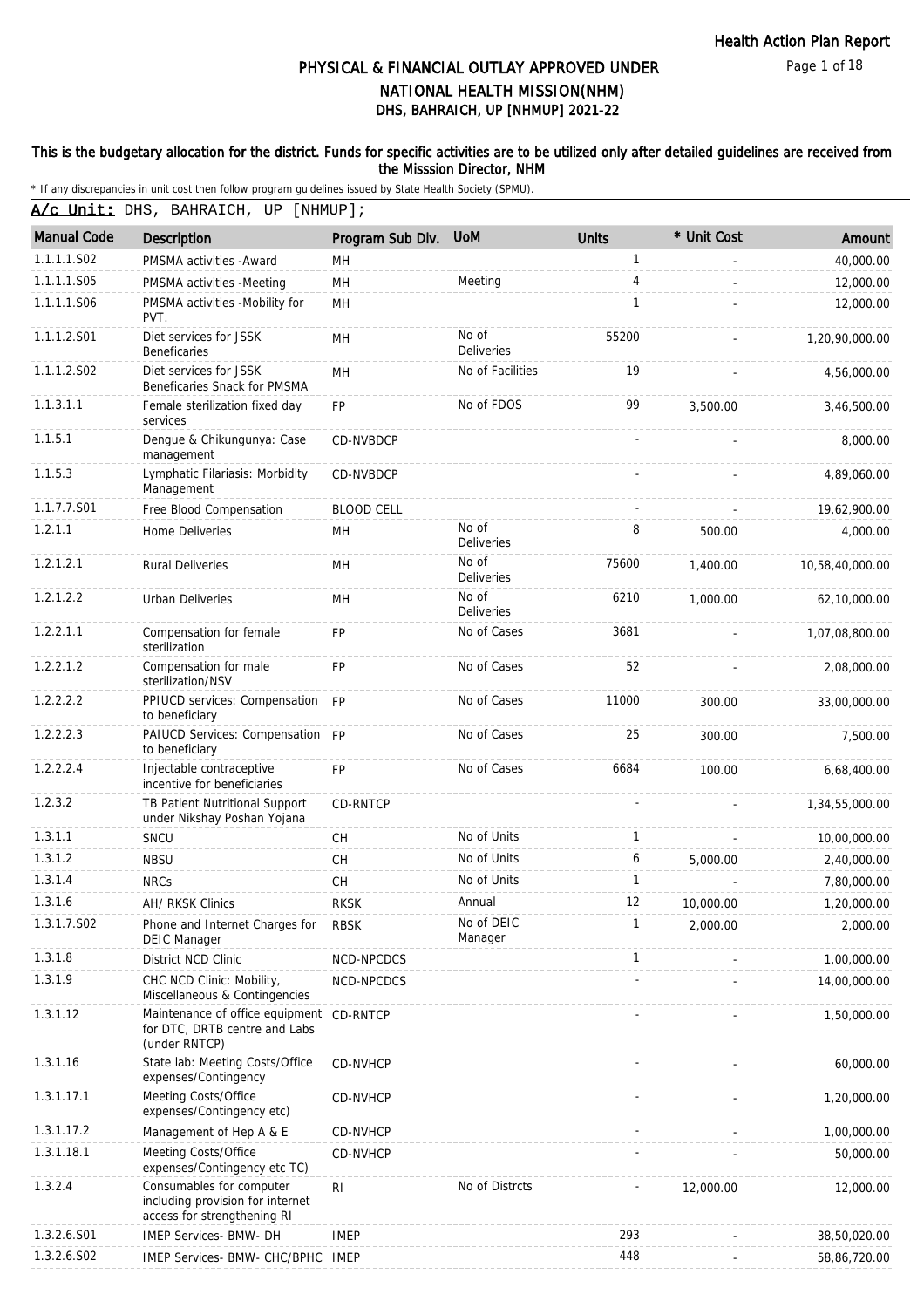### This is the budgetary allocation for the district. Funds for specific activities are to be utilized only after detailed guidelines are received from the Misssion Director, NHM

| <b>Manual Code</b> | Description                                                                                                                                                                                                  | Program Sub Div. | <b>UoM</b>           | <b>Units</b> | * Unit Cost | Amount         |
|--------------------|--------------------------------------------------------------------------------------------------------------------------------------------------------------------------------------------------------------|------------------|----------------------|--------------|-------------|----------------|
| 1.3.2.6.S03        | <b>IMEP Services- BMW Block Level</b><br>UPHC & District Level UPHC                                                                                                                                          | <b>IMEP</b>      |                      | 4            |             | 52,560.00      |
| 1.3.2.6.S04        | IMEP Services - BMW-MCH Wing                                                                                                                                                                                 | <b>IMEP</b>      |                      | 50           |             | 6,57,000.00    |
| 1.3.2.6.S10        | IMEP Services- Cleaning -<br>CHC/BPHC                                                                                                                                                                        | <b>IMEP</b>      | per bed per<br>month | 448          | 548.35      | 29,47,930.00   |
| 1.3.2.6.S11        | IMEP Services-Cleaning - MCH<br>Wing                                                                                                                                                                         | <b>IMEP</b>      | per bed per<br>month | 50           | 548.35      | 3,29,010.00    |
| 2.2.1              | POL for Family Planning/ Others                                                                                                                                                                              | <b>FP</b>        | No of FDOS           | 99           | 1,000.00    | 99,000.00      |
| 2.2.2              | Mobility & Communication<br>support for AH counsellors &<br><b>RKSK Coordinators</b>                                                                                                                         | <b>RKSK</b>      |                      | 32           |             | 3,00,000.00    |
| 2.2.3              | Mobility support for RBSK Mobile RBSK<br>health team                                                                                                                                                         |                  | No of Vehicle        | 28           | 33,000.00   | 1,10,88,000.00 |
| 2.2.4              | Support for RBSK: CUG<br>connection per team and rental                                                                                                                                                      | <b>RBSK</b>      | No of Team           | 28           | 200.00      | 67,200.00      |
| 2.2.10             | Kala-azar Case search/ Camp<br>Approach:<br>Mobility/POL/supervision                                                                                                                                         | CD-NVBDCP        |                      |              |             | 40,000.00      |
| 2.2.11             | Any Other                                                                                                                                                                                                    |                  |                      |              |             | 8,88,000.00    |
| 2.3.1.1.2          | Monthly Village Health and<br><b>Nutrition Days</b>                                                                                                                                                          | RI               | No of Session        | 7373         | 100.00      | 7,37,300.00    |
| 2.3.1.5            | Organizing Adolescent Health<br>day                                                                                                                                                                          | <b>RKSK</b>      | AHD                  | 1240         | 2,500.00    | 31,00,000.00   |
| 2.3.1.6            | Organising Adolescent Friendly<br>Club meetings at subcentre<br>Level                                                                                                                                        | <b>RKSK</b>      | <b>AFC Meeting</b>   | 2480         | 250.00      | 6,20,000.00    |
| 2.3.1.9            | Focus on slum & underserved<br>areas in urban areas/alternative<br>vaccinator for slums                                                                                                                      | RI               | No of<br>Vaccinators | 72           | 2,100.00    | 1,51,200.00    |
| 2.3.1.10           | Mobility support for mobile<br>health team/ TA/DA to<br>vaccinators                                                                                                                                          | R <sub>l</sub>   | No of Vehicle        | 3            | 3,96,000.00 | 11,88,000.00   |
| 2.3.1.11           | Outreach for demand<br>generation, testing and<br>treatment of Viral Hepatitis<br>through Mobile Medical<br>Units/NGOs/CBOs/etc                                                                              | CD-NVHCP         |                      |              |             | 20,000.00      |
| 2.3.2.3            | DMHP: Targeted interventions at NCD-NMHP<br>community level Activities &<br>interventions targeted at<br>schools, colleges, workplaces,<br>out of school adolescents, urban<br>slums and suicide prevention. |                  |                      | 1            |             | 6,00,000.00    |
| 2.3.3.2            | Screening and free spectacles to<br>school children                                                                                                                                                          | NCD-NPCB         | No of Cases          |              |             | 12,19,750.00   |
| 2.3.3.3            | Screening and free spectacles<br>for near work to Old Person                                                                                                                                                 | NCD-NPCB         | No of Cases          |              |             | 6,09,875.00    |
| 2.3.3.4.1          | Coverage of Public School and<br>Private school                                                                                                                                                              | NCD-NTCP         |                      | $\mathbf{1}$ |             | 4,99,660.00    |
| 2.3.3.4.5          | Sensitization campaign for<br>college students                                                                                                                                                               | <b>NCD-NTCP</b>  |                      | 1            |             | 2,00,000.00    |
| 3.1.1.3.2.S01      | ASHA/AWW/Volunteer Incentive<br>for detection of leprosy                                                                                                                                                     | CD-NLEP          |                      |              |             | 1,19,750.00    |
| 3.1.1.3.2.S02      | <b>ASHA Incentive for PB</b><br>(Treatment completion)                                                                                                                                                       | CD-NLEP          |                      |              |             | 86,800.00      |
| 3.1.1.3.2.S03      | ASHA Incentive for MB<br>(Treatment completion)                                                                                                                                                              | CD-NLEP          |                      |              |             | 1,14,960.00    |
| 3.1.1.3.3          | Any Other ASHS Incentives<br>(ASHA Involvement under NLEP<br>- Sensitisation)                                                                                                                                | CD-NLEP          |                      |              |             | 62,700.00      |
| 3.1.1.3.A.S07      | ASHA incentive for supporting<br>IRS / sensitizing community to                                                                                                                                              | CD-NVBDCP        |                      |              |             | 200.00         |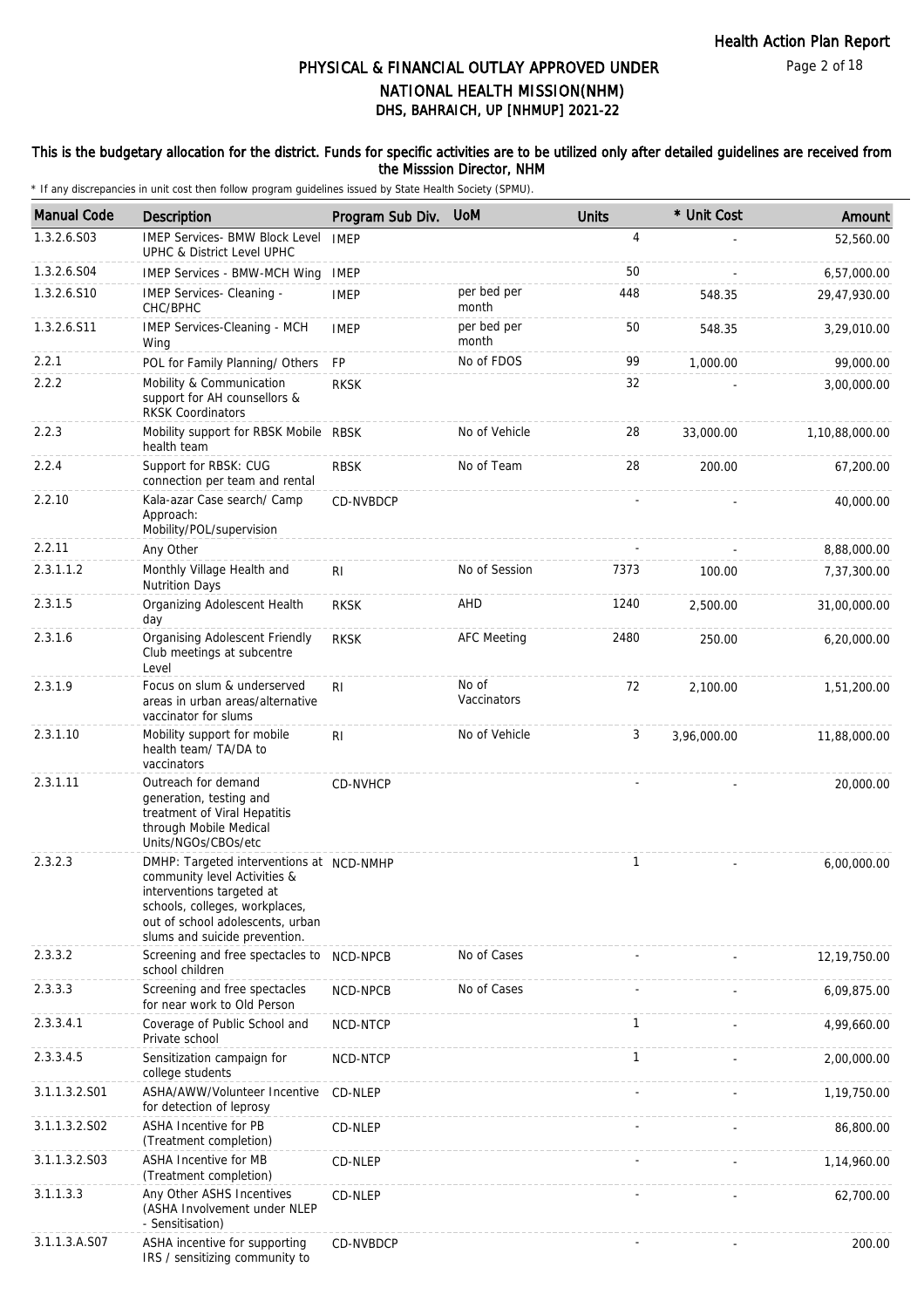Page 3 of 18

# DHS, BAHRAICH, UP [NHMUP] 2021-22 PHYSICAL & FINANCIAL OUTLAY APPROVED UNDER NATIONAL HEALTH MISSION(NHM)

### This is the budgetary allocation for the district. Funds for specific activities are to be utilized only after detailed guidelines are received from the Misssion Director, NHM

| <b>Manual Code</b> | Description                                                                                                          | Program Sub Div. | <b>UoM</b>                               | <b>Units</b> | * Unit Cost | Amount         |
|--------------------|----------------------------------------------------------------------------------------------------------------------|------------------|------------------------------------------|--------------|-------------|----------------|
|                    | accept IRS and Referral /<br>Ensuring treatment for Kala-azar<br>cases                                               |                  |                                          |              |             |                |
| 3.1.1.3.A.S01      | ASHA Incentive/ Honorarium for CD-NVBDCP<br>Malaria and LLIN Distribution                                            |                  |                                          |              |             | 2,25,000.00    |
| 3.1.1.3.A.S02      | ASHA Incentive for Dengue and<br>Chikungunya                                                                         | CD-NVBDCP        |                                          |              |             | 33,89,000.00   |
| 3.1.1.3.A.S04      | ASHA incentive for referral of<br>AES/JE cases to the nearest<br>CHC/DH/Medical College                              | <b>CD-NVBDCP</b> |                                          |              |             | 20,000.00      |
| 3.1.1.3.A.S05      | Honorarium for Drug Distribution CD-NVBDCP<br>including ASHAs and supervisors<br>involved in MDA                     |                  |                                          |              |             | 1,09,64,700.00 |
| 3.1.1.2            | <b>ASHA Incentive under NIDDCP</b>                                                                                   | NCD-NIDDCP       | No of ASHA                               |              |             | 2,54,175.00    |
| 3.1.1.4.A.1.S01    | ASHA Incentive Filling of CBAC<br>forms and familly folder of<br>patients with confirm NCD cases                     | CP               | No. of<br><b>Beneficiaries</b>           |              | 10.00       | 72,66,800.00   |
| 3.1.1.1.4.S09.A    | ASHA incentive for HRP<br>identification and follow up                                                               | MH               | No of HRP                                | 3800         | 300.00      | 11,40,000.00   |
| 3.1.1.1.1.S01      | JSY Incentive to ASHA                                                                                                | <b>MH</b>        | No of<br><b>Deliveries</b>               | 36900        |             | 2,21,40,000.00 |
| 3.1.1.1.1.S03      | National Iron Plus Incentive for<br>mobilizing children and/or<br>ensuring compliance and<br>reporting (6-59 months) | СH               | No of ASHA                               | 3178         | 50.00       | 9,53,400.00    |
| 3.1.1.1.2.S01      | ASHA incentive under MAA<br>programme @ Rs 100 per ASHA<br>for quarterly mother's meeting                            | <b>CH</b>        | No of ASHA                               | 3178         | 100.00      | 12,71,200.00   |
| 3.1.1.1.2.S02      | Incentive for Home Based<br>Newborn Care programme                                                                   | CH               | No. of Child                             | 110201       | 250.00      | 2,75,50,250.00 |
| 3.1.1.1.2.S04      | Incentive for referral of SAM<br>cases to NRC and for follow up<br>of discharge SAM children from<br><b>NRCs</b>     | CH               | No.of SAM<br>Child referal &<br>followup | 1            | 150.00      | 28,800.00      |
| 3.1.1.1.2.S05      | Incentive for National<br>Deworming Day for mobilising<br>out of school children                                     | <b>RKSK</b>      | <b>ASHA</b>                              | 3338         | 100.00      | 3,33,800.00    |
| 3.1.1.1.2.S06      | Incentive for IDCF for<br>prophylactic distribution of ORS<br>to family with under-five<br>children.                 | CH               | No of ASHA                               | 3178         | 100.00      | 3,17,800.00    |
| 3.1.1.1.2.S07      | Incentive to ASHA for Quaterly<br>Visit Under HBYC                                                                   | СH               | No of Children                           | 55953        | 50.00       | 1,39,88,250.00 |
| 3.1.1.1.3.S01      | ASHA Incentive under<br>Immunzation                                                                                  | R <sub>1</sub>   | No of Children                           | 82870        | 225.00      | 1,86,45,660.00 |
| 3.1.1.1.4.S08      | ASHA incentive for injectable<br>contraceptive (Antara)                                                              | <b>FP</b>        | No of Cases                              | 5142         | 100.00      | 5,14,200.00    |
| 3.1.1.1.4.S09.B    | Reimbursement of travel<br>expenses for accompanying a<br>women to facility for medical<br>abortion                  | FP               | No of Cases                              | 180          | 225.00      | 40,500.00      |
| 3.1.1.1.4.S09.C    | Reimbursement of travel<br>expenses for accompanying a<br>women to facility for surgical<br>abortion (MVA/EVA)       | <b>FP</b>        | No of Cases                              | 180          | 150.00      | 27,000.00      |
| 3.1.1.1.4.S01      | ASHA Incentives under Saas<br>Bahu Sammellan                                                                         | <b>FP</b>        | No of Events                             | 2567         | 100.00      | 2,56,700.00    |
| 3.1.1.1.4.S02      | ASHA Incentives under Nayi Pehl FP<br>Kit                                                                            |                  | No of Kits                               | 12712        | 100.00      | 12,71,200.00   |
| 3.1.1.1.4.S04      | ASHA PPIUCD incentive for<br>accompanying the client for<br>PPIUCD insertion                                         | <b>FP</b>        | No of Cases                              | 17500        | 150.00      | 26,25,000.00   |
| 3.1.1.1.4.S05      | ASHA PAIUCD incentive for                                                                                            | FP               | No. of cases                             | 25           | 150.00      | 3,750.00       |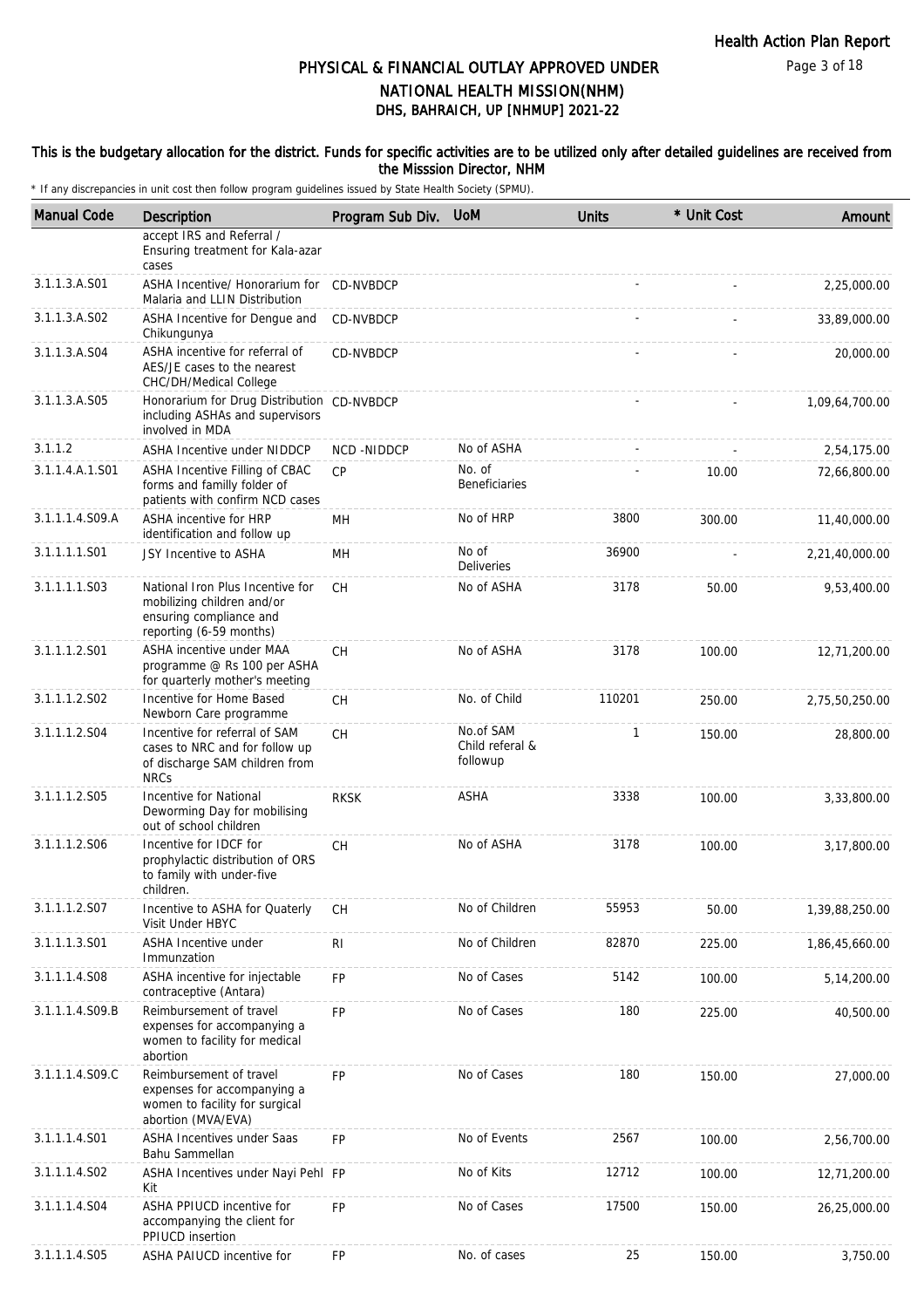### This is the budgetary allocation for the district. Funds for specific activities are to be utilized only after detailed guidelines are received from the Misssion Director, NHM

| <b>Manual Code</b> | Description                                                                                                         | Program Sub Div. | <b>UoM</b>                            | <b>Units</b> | * Unit Cost | Amount         |
|--------------------|---------------------------------------------------------------------------------------------------------------------|------------------|---------------------------------------|--------------|-------------|----------------|
|                    | accompanying the client for<br>PAIUCD insertion                                                                     |                  |                                       |              |             |                |
| 3.1.1.1.4.S06.A    | ASHA incentive under ESB<br>scheme for promoting spacing of<br>births between 02 children                           | <b>FP</b>        | No. of cases                          | 3022         | 500.00      | 15,11,000.00   |
| 3.1.1.1.4.S06.B    | ASHA incentive under ESB<br>scheme for promoting spacing of<br>02 years after marriage                              | FP               | No. of cases                          | 2272         |             | 11,36,000.00   |
| 3.1.1.1.4.S07      | ASHA incentive under ESB<br>scheme for promoting Adoption<br>of Limiting Method upto Two<br>Children                | FP               | No of Cases                           | 597          | 1,000.00    | 5,97,000.00    |
| 3.1.1.1.5.S02      | Incentive for mobilizing<br>adolescents and community for<br>AHD                                                    | <b>RKSK</b>      | ASHA                                  | 3228         | 200.00      | 25,82,000.00   |
| 3.1.1.5            | ASHA incentives for routine<br>activities                                                                           | <b>CP</b>        | No. of Rural &<br>Rurban ASHA         |              | 2,000.00    | 8,19,24,000.00 |
| 3.1.1.6.S01        | Incentive to ASHA Facilitator for<br>CBAC, HRP and SAM Tracking                                                     | CP               | No of AF                              |              | 1,700.00    | 32,64,000.00   |
| 3.1.1.6.S02        | Incentive to ASHA for Health<br>Promotion Day                                                                       | <b>CP</b>        | No. of Rural &<br>Rurban ASHA         |              | 200.00      | 81,92,400.00   |
| 3.1.1.6.S03        | Incentive to ASHA under PMMVY                                                                                       | CP               | No. of<br>Beneficiaries               |              | 100.00      | 24,06,600.00   |
| 3.1.1.6.S04        | ASHA Beema- Pradhan Mantri<br>Jeevan Jyoti & Suraksh Bima<br>Yojna                                                  | <b>CP</b>        |                                       |              |             | 11,45,280.00   |
| 3.1.1.6.S05        | Mother Group Meeting                                                                                                | СP               | No. of Rural &<br>Rurban ASHA         |              |             | 96,26,400.00   |
| 3.1.3.1.1.S01      | Asha/ Asha Sangni Uniform                                                                                           | СP               | No. of<br>Rural, Rurban<br>ASHA & AF  |              | 600.00      | 21,58,800.00   |
| 3.1.3.1.1.S02      | Asha/ Asha Sangni Umbrella                                                                                          | <b>CP</b>        | No. of<br>Rural, Rurban<br>ASHA & AF  |              | 200.00      | 7,19,600.00    |
| 3.1.3.1.3          | Awards to ASHA's/Link workers                                                                                       | <b>CP</b>        | No. of<br>Rural.Urban<br>,Rurban ASHA |              | 300.00      | 10,35,300.00   |
| 3.1.3.1.6          | Supervision costs by ASHA<br>facilitators (Shangni) (12<br>months)                                                  | CP               | No of AF                              |              | 7,200.00    | 1,38,24,000.00 |
| 3.1.1.1.3.S02.A    | Mobilization of children through RI<br>ASHA or other mobilizers                                                     |                  | No of Session                         | 48178        | 150.00      | 72,26,700.00   |
| 3.1.3.5.S01        | Incentive for other link workers<br>for Prepration of Due List of<br>Childrens to be immunized                      | RI.              | No of Session                         | 4560         | 100.00      | 4,56,000.00    |
| 3.1.2.10.S03       | Incentive to ASHA Cluster<br>Meeting                                                                                | CP               |                                       |              |             | 48,44,050.00   |
| 3.2.2.3            | Incentives for Peer Educators<br>under NVHCP                                                                        | CD-NVHCP         |                                       |              |             | 1,00,000.00    |
| 3.2.3.1.1          | <b>Treatment Supporter</b><br>Honorarium (Rs 1000)                                                                  | <b>CD-RNTCP</b>  |                                       |              |             | 28,80,000.00   |
| 3.2.3.1.2          | <b>Treatment Supporter</b><br>Honorarium (Rs 5000)                                                                  | CD-RNTCP         |                                       |              |             | 5,04,000.00    |
| 3.2.3.1.3          | Incentive for informant (Rs 500)                                                                                    | CD-RNTCP         |                                       |              |             | 4,40,100.00    |
| 3.2.3.1.4.S01      | State/District TB Forums                                                                                            | CD-RNTCP         |                                       |              |             | 5,000.00       |
| 3.2.3.1.4.SO2      | Community Engagement<br>activities /Incentive for<br>community<br>volunteers/supervisors /LT etc<br>undertaking ACF | CD-RNTCP         |                                       |              |             | 27,65,000.00   |
| 3.2.1.1.S02        | Other activities under Mission<br>Parivar Vikas: Demand<br>Generation (Saas Bahu                                    | FP               | No of Events                          | 2567         | 1,500.00    | 38,50,500.00   |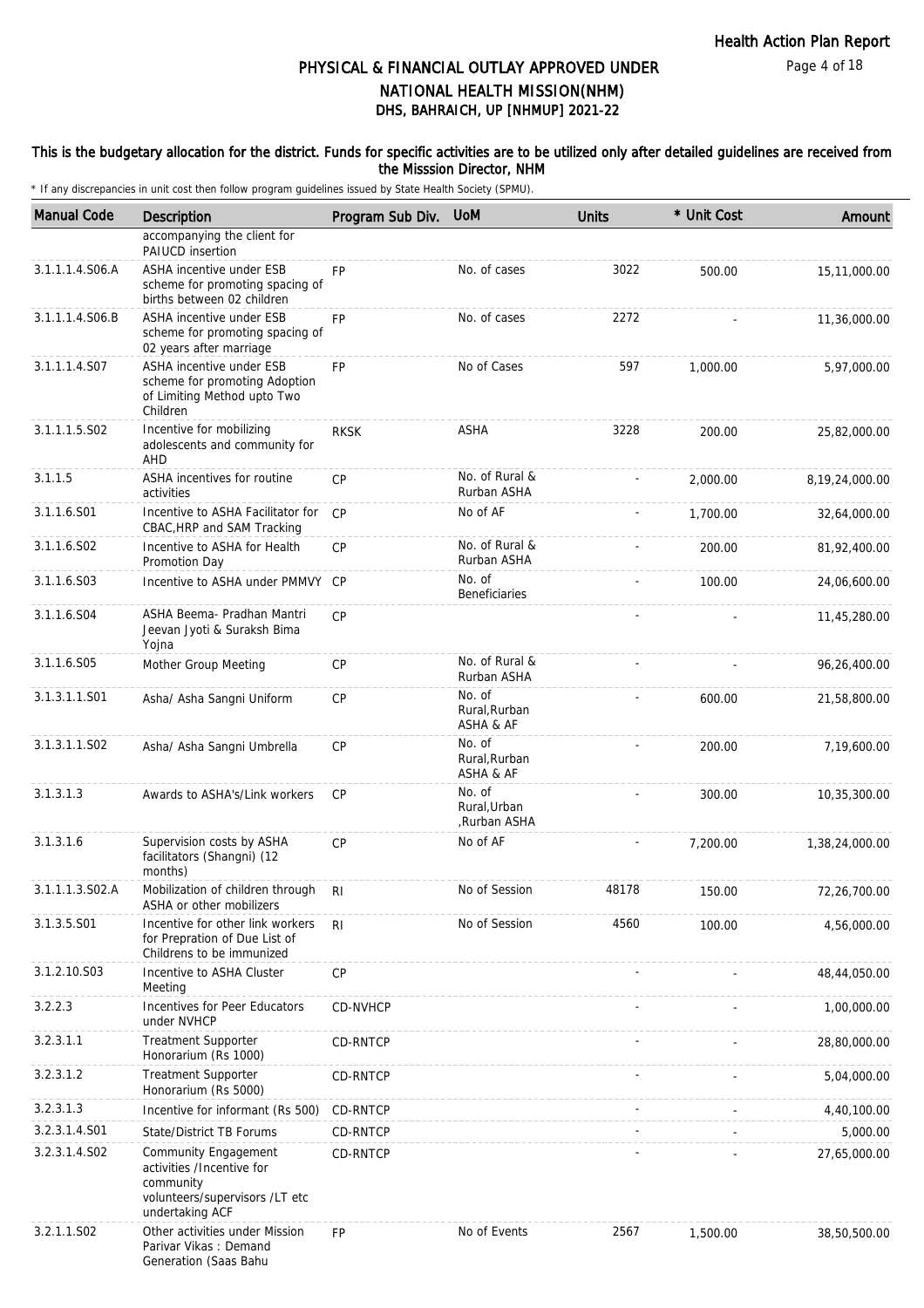### This is the budgetary allocation for the district. Funds for specific activities are to be utilized only after detailed guidelines are received from the Misssion Director, NHM

| <b>Manual Code</b> | <b>Description</b>                                                                                                                | Program Sub Div.  | <b>UoM</b>                               | <b>Units</b> | * Unit Cost    | Amount         |
|--------------------|-----------------------------------------------------------------------------------------------------------------------------------|-------------------|------------------------------------------|--------------|----------------|----------------|
|                    | Sammellan)                                                                                                                        |                   |                                          |              |                |                |
| 3.2.1.2            | Incentives for Peer Educators                                                                                                     | <b>RKSK</b>       | Peer Educator                            | 12912        | 50.00          | 42,69,600.00   |
| 3.2.2.1.2.S09      | Kala-azar: Operational cost for<br>spray including spray wages                                                                    | CD-NVBDCP         |                                          |              |                | 16,425.00      |
| 3.3.2              | Orientation Workshops,<br>Trainings and capacity building<br>of PRI for RKS at District Health<br>Societies, CHC and PHC          | CP                |                                          |              |                | 52,81,600.00   |
| 3.3.3.2            | Training of PRI's<br>representatives/ Police<br>personnel/ Teachers/ Transport<br>personnel/ NGO personnel/<br>other stakeholders | NCD-NTCP          |                                          | $\mathbf{1}$ |                | 30,000.00      |
| 3.3.3.3            | Training of PRI under National<br>Program for Climate Change and<br>Human Health (NPCCHH)                                         | NCD-NPCCHH        |                                          | $\mathbf{1}$ |                | 70,000.00      |
| 3.3.4.S01          | <b>AAA Platform</b>                                                                                                               | <b>CP</b>         | No. of Rural &<br>Rurban ASHA            |              | 75.00          | 50,21,550.00   |
| 4.1.3              | <b>Community Health Centers</b>                                                                                                   | СP                | No of CHC                                | 16           | 2,50,000.00    | 40,00,000.00   |
| 4.1.4              | Primary Health Centers                                                                                                            | <b>CP</b>         | No of PHC                                | 49           | 87,500.00      | 42,87,500.00   |
| 4.1.5              | Sub Centers                                                                                                                       | <b>CP</b>         | No. of Sub<br>Centre                     |              | 10,000.00      | 31,00,000.00   |
| 4.1.6              | Village Health Sanitation &<br><b>Nutrition Committee</b>                                                                         | <b>CP</b>         | No. of VHSNC                             |              | 10,000.00      | 1,31,90,000.00 |
| 4.1.7.S01          | H&WC Additional Untied Grant-<br><b>SC</b>                                                                                        | CP                | No. of HWC-<br><b>SC</b>                 |              | 30,000.00      | 1,10,60,000.00 |
| 4.1.7.S02          | H&WC Additional Untied Grant-<br>PHC                                                                                              | CP                | No. of HWC-<br>PHC                       |              | 50,000.00      | 24,50,000.00   |
| 5.1.1.1.7.S03      | Additional Building / Major<br>Upgradation of Facility based<br>newborn care centres<br>(SNCU/NBSU/NBCC/KMC unit)                 | CH                | No of Units                              | $\mathbf{1}$ |                | 16,00,000.00   |
| 5.1.1.2.8          | Infrastructure strengthening of<br>SC to H&WC                                                                                     | <b>CP</b>         | No. of HWC-<br>SC                        |              | 7,00,000.00    | 1,89,00,000.00 |
| 5.1.2              | Sub Centre Rent and<br>Contingencies                                                                                              | <b>CP</b>         |                                          |              |                | 54,00,000.00   |
| 5.3.3              | Blood bank/ Blood storage/ Day<br>care centre for<br>hemoglobinopathies                                                           | <b>BLOOD CELL</b> | Lumpsump                                 |              |                | 1,00,000.00    |
| 5.3.9              | Safety Pits                                                                                                                       | $\mathsf{RI}$     | No of piece                              | 21           | 6,000.00       | 1,26,000.00    |
| 5.3.13             | ICU Establishment in Endemic<br><b>District</b>                                                                                   | CD-NVBDCP         |                                          |              |                | 2,04,000.00    |
| 5.3.14             | Civil Works under RNTCP                                                                                                           | CD-RNTCP          |                                          |              |                | 2,00,000.00    |
| 6.1.1.1.2.S02      | FRU Strengthening                                                                                                                 | MН                | List of<br><b>Different</b><br>Equipment |              |                | 10,41,198.00   |
| 6.1.1.1.5          | Any other Equipment<br>(Instrument and Equipment for<br>HWC)                                                                      | MH                | List of<br><b>Different</b><br>Equipment | 4            |                | 8,00,000.00    |
| 6.1.1.2.4.S04      | Procurement of equipment for<br>SNCU (Old)                                                                                        | CH                | No of Units                              | $\mathbf{1}$ |                | 11,33,000.00   |
| 6.1.1.2.4.S05      | Procurement of Phototherepy for CH<br><b>NBSU</b>                                                                                 |                   | No of Units                              | 1            | 65,000.00      | 65,000.00      |
| 6.1.1.2.4.S06      | Procurement of Radiant Warmer CH<br>for NBSU                                                                                      |                   | No of Units                              | 5            | 65,000.00      | 3,00,000.00    |
| 6.1.1.3.3          | Minilap kits                                                                                                                      | FP                | No of Kits                               | 1            | 3,000.00       | 3,000.00       |
| 6.1.1.3.5          | PPIUCD forceps                                                                                                                    | FP                | No of Kelly<br>forcep                    | 80           | 600.00         | 48,000.00      |
| 6.1.5.1.1          | Grant-in-aid for Vision Centre<br>(PHC) (Govt.)                                                                                   | NCD-NPCB          |                                          |              |                | 1,00,000.00    |
| 6.1.1.21.1         | Recurring GIA: Machinery &                                                                                                        | NCD-NPHCE         |                                          | 1            | $\blacksquare$ | 1,50,000.00    |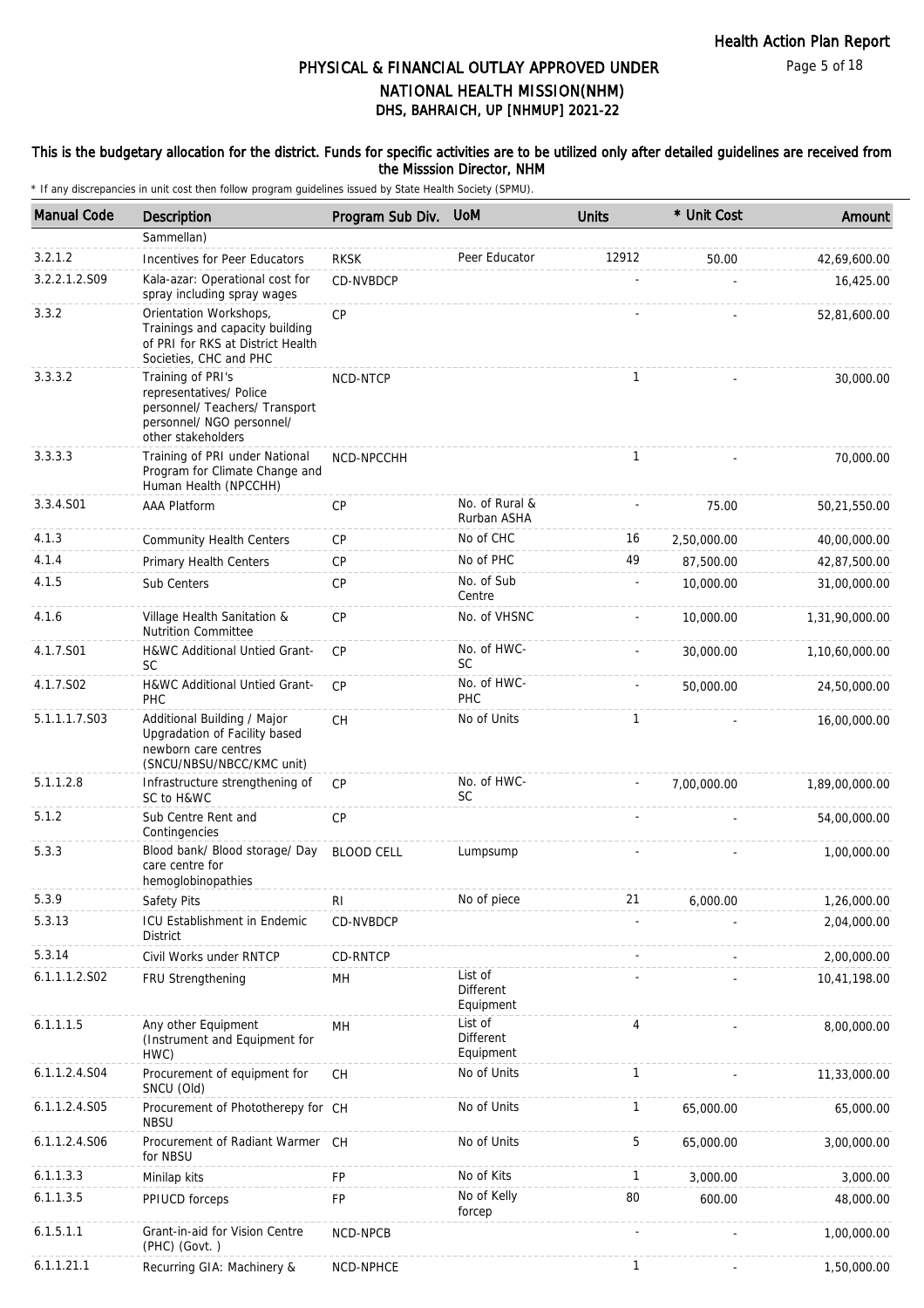### This is the budgetary allocation for the district. Funds for specific activities are to be utilized only after detailed guidelines are received from the Misssion Director, NHM

| <b>Manual Code</b> | <b>Description</b>                                                                                         | Program Sub Div.  | <b>UoM</b>                 | <b>Units</b> | * Unit Cost | Amount       |
|--------------------|------------------------------------------------------------------------------------------------------------|-------------------|----------------------------|--------------|-------------|--------------|
|                    | Equipment for DH                                                                                           |                   |                            |              |             |              |
| 6.1.5.5            | Procurement for Universal<br>Screening of NCDs                                                             | NCD-NPCDCS        |                            | $\mathbf{1}$ |             | 74,40,000.00 |
| 6.1.2.6.F1.S03     | IT Recurring Expenses for PHC                                                                              | CP                |                            |              |             | 2,45,000.00  |
| 6.1.4.3.1          | <b>MCR</b>                                                                                                 | CD-NLEP           |                            |              |             | 1,20,000.00  |
| 6.1.4.3.2          | Aids/Appliance                                                                                             | CD-NLEP           |                            |              |             | 17,000.00    |
| 6.1.4.3.3          | Equipment                                                                                                  | CD-NLEP           |                            |              |             | 5,000.00     |
| 6.1.6.1            | Repairs of Laparoscopes                                                                                    |                   | No of<br>Laproscopes       | 1            | 25,000.00   | 25,000.00    |
| 6.2.1.1.A7.S05.a   | Drugs & Consumables Normal<br>Delivery L1 Facility                                                         | MН                | No of<br><b>Deliveries</b> | 32300        |             | 6,46,000.00  |
| 6.2.1.1.A7.S05.b   | Drugs & Consumables Normal<br>Delivery L2 Facility                                                         | MН                | No of<br><b>Deliveries</b> | 36200        |             | 14,48,000.00 |
| 6.2.1.1.A7.S05.c   | Drugs & Consumables Normal<br>Delivery L3 Facility                                                         | MH                | No of<br><b>Deliveries</b> | 19000        |             | 15,20,000.00 |
| 6.2.1.1.A7.S05.d   | Drugs & Consumables Caesarean MH<br>Delivery L3 Facility                                                   |                   | No of<br><b>Deliveries</b> | 2100         |             | 7,56,000.00  |
| 6.2.1.2.2.12       | AEFI kit under RI Program                                                                                  | <b>RI</b>         | No. of Kits                | 85           | 200.00      | 17,000.00    |
| 6.2.1.3.1          | Nayi Pehl Kit                                                                                              | <b>FP</b>         | No of Kits                 | 12712        | 220.00      | 27,96,640.00 |
| 6.2.1.5.1          | Medicine for Mobile health team                                                                            | <b>RBSK</b>       | No of Team                 | 28           | 5,000.00    | 1,40,000.00  |
| 6.2.1.6.1          | Red/Black plastic bags et                                                                                  | R <sub>l</sub>    | No of Session              | 36864        | 9.00        | 3,31,776.00  |
| 6.2.1.6.2          | Bleach/Hypochlorite solution/<br>Twin bucket                                                               | R <sub>l</sub>    | No of Facilities           |              |             | 28,500.00    |
| 6.2.2.1.4          | Replenishment of ASHA HBNC<br>kits                                                                         | CP                | No of ASHA                 |              | 150.00      | 4,56,300.00  |
| 6.2.2.2.2          | Drugs and Supplies for blood<br>related disorders-<br>Haemoglobinopathies                                  | <b>BLOOD CELL</b> |                            |              |             | 3,40,000.00  |
| 6.2.2.4.1          | Drugs & Supplies for Ayush                                                                                 | AYUSH             | No of Doctors              | 36           | 50,000.00   | 18,00,000.00 |
| 6.2.2.6.1          | Lab strengthening of SHC - HWC CP                                                                          |                   |                            |              |             | 72,52,500.00 |
| 6.2.2.6.2          | Lab strengthening of PHC - HWC CP                                                                          |                   |                            |              |             | 14,70,000.00 |
| 6.2.3.1.1          | Chloroquine phosphate tablets                                                                              | CD-NVBDCP         |                            |              |             | 15,000.00    |
| 6.2.3.1.2          | Primaquine tablets 2.5 mg                                                                                  | CD-NVBDCP         |                            |              |             | 7,500.00     |
| 6.2.3.1.3          | Primaguine tablets 7.5 mg                                                                                  | CD-NVBDCP         |                            |              |             | 15,000.00    |
| 6.2.3.1.8          | Dengue NS1 antigen kit                                                                                     | CD-NVBDCP         |                            |              |             | 33,000.00    |
| 6.2.3.1.12         | RDT Malaria - bi-valent (For Non CD-NVBDCP<br>Project states)                                              |                   |                            |              |             | 2,13,500.00  |
| 6.2.3.2.1          | Supportive drugs, lab. Reagents                                                                            | CD-NLEP           |                            |              |             | 13,000.00    |
| 6.2.3.3.1          | Laboratory Materials                                                                                       | CD-RNTCP          |                            |              |             | 25,60,000.00 |
| 6.2.3.3.2          | Procurement of Drugs                                                                                       | CD-RNTCP          |                            |              |             | 13,20,000.00 |
| 6.2.4.1.1          | Assistance for<br>consumables/drugs/medicines to<br>the Govt./District Hospital for<br>Cat sx etc          | NCD-NPCB          | No of Cases                |              |             | 21,45,720.00 |
| 6.2.4.5.1          | Drugs & Consumables for NCD<br>Management (incl. Diabetes,<br>Hypertension, Strokes etc)for<br>whole dist. | NCD-NPCDCS        |                            | $\mathbf{1}$ |             | 2,00,000.00  |
| 6.2.4.5.3          | Drugs & Diagnostic for NCD<br>Management incl. Diabetes,<br>Hypertension, Strokes etc                      | NCD-NPCDCS        |                            |              |             | 4,20,000.00  |
| 6.2.4.5.6          | Drugs & supplies for Universal<br>Screening of NCDs                                                        | NCD-NPCDCS        |                            | $\mathbf{1}$ |             | 43,40,000.00 |
| $6.1.3.2.a.$ S01   | Free Diagnostics for Pregnant<br>women under JSSK - USG on<br>PPP for PMSMA                                | MН                | No of ANC                  | 1200         |             | 3,60,000.00  |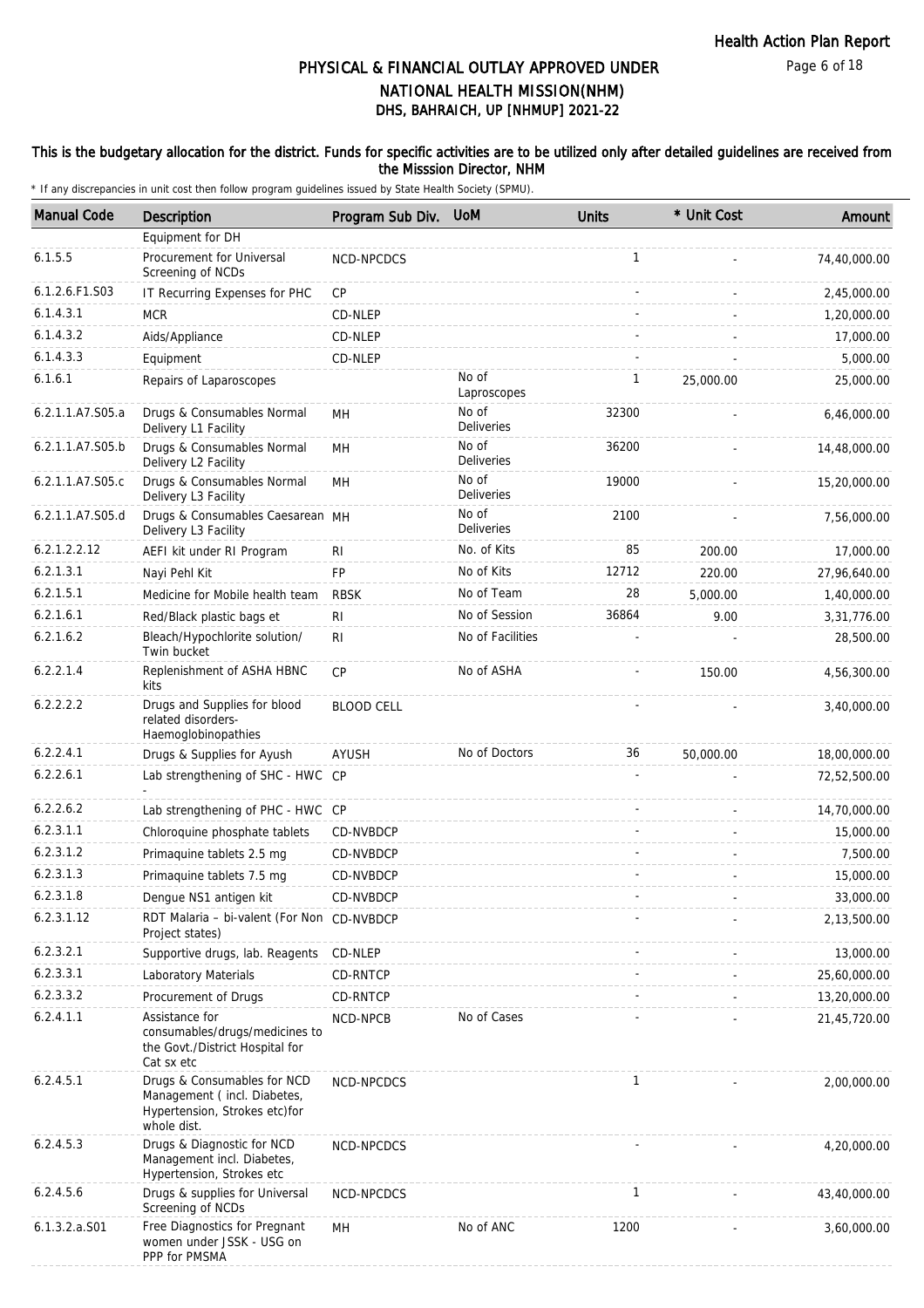### This is the budgetary allocation for the district. Funds for specific activities are to be utilized only after detailed guidelines are received from the Misssion Director, NHM

| <b>Manual Code</b> | Description                                                                               | Program Sub Div. | <b>UoM</b>                                             | <b>Units</b> | * Unit Cost | Amount            |
|--------------------|-------------------------------------------------------------------------------------------|------------------|--------------------------------------------------------|--------------|-------------|-------------------|
| $6.1.3.2.a.$ SO2   | Free Diagnostics for Pregnant<br>women under JSSK- AVD for for<br>HIV & Syphilis at VHNDs | MH               | No of ANC                                              | 335          |             |                   |
| 6.1.3.2.a. S03     | Free Diagnostics for Pregnant<br>women under JSSK-MH                                      | MH               | No of ANC                                              | 115000       |             | 11,50,000.00      |
| 6.1.3.2.b          | Free Diagnostics for Sick infants<br>under JSSK                                           | CH               | No of Units                                            | 1            |             | 1,20,000.00       |
| 6.3.1.S03          | Any other (please specify)                                                                |                  |                                                        |              |             | 5,92,00,000.00    |
| 7.5.1              | Tribal Patient Support &<br><b>Transportation Charges</b>                                 | CD-RNTCP         |                                                        |              |             | 5,73,200.00       |
| 7.5.2              | Sample collecton &<br>transportation charges                                              | CD-RNTCP         |                                                        |              |             | 4,31,850.00       |
| 8.1.1.1            | ANMs - MH                                                                                 | <b>MH</b>        | No of MH ANM                                           | 481          |             | 9,05,00,233.00    |
| 8.1.1.1.S01        | ANM For New Sub-Center - CP                                                               | CP               |                                                        |              |             | 2,44,16,982.00    |
| 8.1.1.2.S03        | Staff Nurses-CD-NVBDCP-AES/JE CD-NVBDCP                                                   |                  |                                                        | 60           |             | 1, 11, 34, 548.00 |
| 8.1.1.2.S05        | Staff Nurses-MH                                                                           | MH               | No of MH<br>Staff Nurse                                | 173          |             | 5, 12, 30, 630.00 |
| 8.1.1.2.S11        | Staff Nurse HWC - CP                                                                      | CP               |                                                        |              |             | 99,53,091.00      |
| 8.1.1.2.S12        | Staff Nurses HWC - MH                                                                     | <b>MH</b>        |                                                        | 12           |             | 14,40,936.00      |
| 8.1.1.5.S02        | Laboratory Technicians -HR                                                                | <b>HR</b>        |                                                        | $\mathbf{1}$ |             | 2,64,816.00       |
| 8.1.1.5.S04        | Laboratory Technicians - RNTCP                                                            | CD-RNTCP         |                                                        |              |             | 5,14,696.00       |
| 8.1.1.6.S05        | OT Technician                                                                             | <b>MIS</b>       | No of MH OT<br>technician                              |              |             | 10,58,400.00      |
| 8.1.1.9            | Radiographer/ X-ray technician                                                            | HR.              |                                                        | 2            |             | 2,86,614.00       |
| 8.1.1.10.S02       | Physiotherapist/ Occupational<br>Therapist-CD-NLEP                                        | CD-NLEP          |                                                        |              |             | 4,82,353.00       |
| 8.1.1.12.S02       | Para Medical Worker CD-NLEP                                                               | CD-NLEP          |                                                        |              |             | 2,81,799.00       |
| 8.1.2.1.S04        | Obstetricians and Gynaecologists MH<br>-MH                                                |                  | No of MH<br>Obstetricians<br>and<br>Gynaecologist<br>S |              |             | 32,40,000.00      |
| 8.1.2.2.S03        | Paediatricians-CD-NVBDCP-<br>AES/JE                                                       | <b>CD-NVBDCP</b> |                                                        | 2            |             | 37,20,000.00      |
| 8.1.2.3.S05        | Anaesthetists -MH                                                                         | MН               | No of MH<br>Anesthetic                                 |              |             | 32,40,000.00      |
| 8.1.3.5.S01        | Ophthalmologists-NCD-NPCB                                                                 | NCD-NPCB         |                                                        |              |             | 7,92,000.00       |
| 8.1.3.10.S01       | FRU Operationalization for<br>Gynae & anesthetist specialist on<br>call from govt sector  | MН               | No of C<br>Section                                     | 12           |             | 36,000.00         |
| 8.1.3.10.S02       | FRU Operationalization<br>Gynecologists specialist on call<br>from pvt sector             | MH               | No of C<br>Section                                     | 6            |             | 27,000.00         |
| 8.1.3.10.S03       | FRU Operationalization<br>anesthetist specialist on call for<br>from pvt sector           | MН               | No of C<br>Section                                     | 6            |             | 18,000.00         |
| 8.1.4.1.S01        | Dental Surgeons- DH &CHC                                                                  | HR               |                                                        | 2            |             | 13,96,752.00      |
| 8.1.4.1.S03        | Dental Surgeons- UPHSSP                                                                   | <b>HS</b>        |                                                        |              |             | 6,08,315.00       |
| 8.1.5.S01          | Medical Officers -CD-NVBDCP-<br>AES/JE                                                    | CD-NVBDCP        |                                                        | 3            |             | 10,80,000.00      |
| 8.1.5.S02          | Medical Officers -DH<br>Strengthening                                                     | <b>HS</b>        |                                                        |              |             | 61,31,000.00      |
| 8.1.5.S03          | Medical Officers -MH                                                                      | MН               | No of MH LMO                                           |              |             | 20,22,000.00      |
| 8.1.6.1            | <b>AYUSH MOs</b>                                                                          | AYUSH            |                                                        | 37           |             | 1,80,98,682.00    |
| 8.1.6.2            | Pharmacist - AYUSH                                                                        | <b>AYUSH</b>     |                                                        | 13           |             | 24,90,416.00      |
| 8.1.7.1.1          | MOs- AYUSH                                                                                | <b>RBSK</b>      |                                                        | 44           |             | 2, 15, 29, 728.00 |
| 8.1.7.1.2.S02      | MOs-Dental MO/ BDS                                                                        | <b>RBSK</b>      |                                                        | 12           |             | 85,62,960.00      |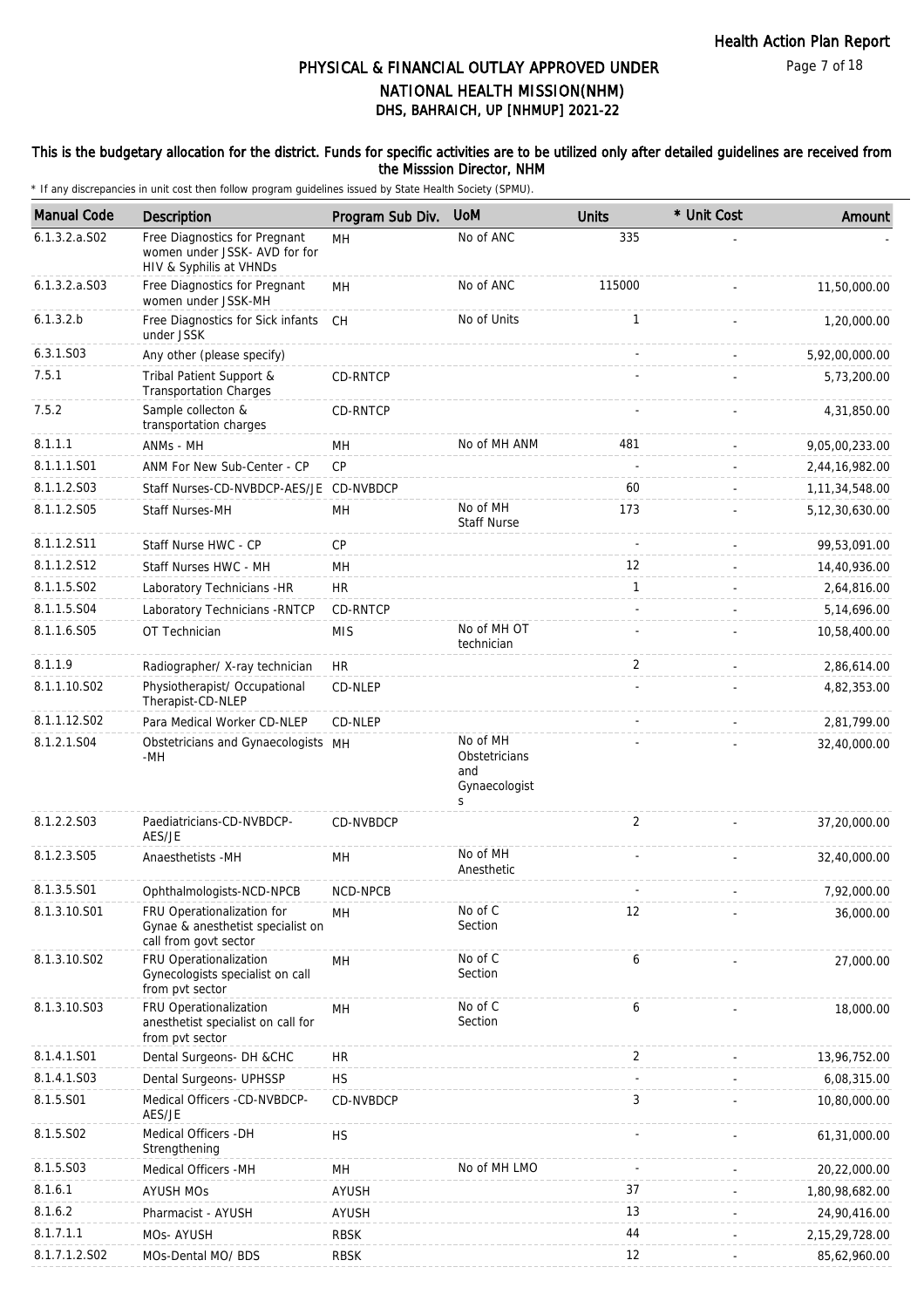Page 8 of 18

# DHS, BAHRAICH, UP [NHMUP] 2021-22 PHYSICAL & FINANCIAL OUTLAY APPROVED UNDER NATIONAL HEALTH MISSION(NHM)

### This is the budgetary allocation for the district. Funds for specific activities are to be utilized only after detailed guidelines are received from the Misssion Director, NHM

| <b>Manual Code</b> | <b>Description</b>                                         | Program Sub Div.  | <b>UoM</b>                     | <b>Units</b>   | * Unit Cost | Amount            |
|--------------------|------------------------------------------------------------|-------------------|--------------------------------|----------------|-------------|-------------------|
| 8.1.7.1.3          | <b>Staff Nurse</b>                                         | <b>RBSK</b>       |                                | 9              |             | 30,27,456.00      |
| 8.1.7.1.4          | ANM                                                        | <b>RBSK</b>       |                                | 19             |             | 43,30,632.00      |
| 8.1.7.1.5.S01      | Para Medical Worker                                        | <b>RBSK</b>       |                                | 25             |             | 60,55,200.00      |
| 8.1.7.1.5.S02      | Pharmacists                                                | <b>RBSK</b>       |                                | 3              |             | 8,58,528.00       |
| 8.1.8.1            | <b>Medical Officers</b>                                    | СH                | No. of Mos                     | $\mathbf{1}$   |             | 7,56,000.00       |
| 8.1.8.2            | <b>Staff Nurse</b>                                         | CH                | No. of SNs                     | 4              |             | 13,06,316.00      |
| 8.1.8.3            | Cook cum caretaker                                         | CH                | No. of Cook<br>cum Caretaker   | $\overline{2}$ |             | 3,08,551.00       |
| 8.1.8.5            | Feeding demonstrator for NRC                               | CH                | No. of FDs                     | $\mathbf{1}$   |             | 3,04,454.00       |
| 8.1.9.1.S01        | Paediatrician SNCU-CH                                      | CH                | No. of<br>Peadiatrician        | 3              |             | 59,40,000.00      |
| 8.1.9.3.S01        | Staff Nurse - SNCU/KMC                                     | CH                | No. of SNs                     | 28             |             | 59,97,746.00      |
| 8.1.9.3.SO2        | Staff Nurse -NBSU                                          | CH                | No. of SNs                     | 18             |             | 42,80,731.00      |
| 8.1.9.6.S01        | Ancillary Staff-CD-NVBDCP-AES<br>&JE                       | CD-NVBDCP         |                                | 4              |             | 9,96,192.00       |
| 8.1.9.6.SO2        | Others- SNCU Staff (Ward<br>Aaya/ Cleaner/ Security Guard) | CH                |                                | 18             |             | 23,75,905.00      |
| 8.1.9.6.S03        | Others- SNCU Staff DEO                                     | CH                | no. of Posts                   | $\mathbf{1}$   |             | 2,52,007.00       |
| 8.1.12.1           | Mid-level Service Provider                                 | CP                |                                |                |             | 1,68,64,740.00    |
| 8.1.12.2           | Performance incentive for Mid-<br>level service providers  | <b>CP</b>         | No. of HWC-<br><b>CHO</b>      |                | 15,000.00   | 1, 12, 38, 750.00 |
| 8.1.13.1.S02       | Counsellor -RKSK                                           | <b>RKSK</b>       |                                | 16             |             | 39,04,603.00      |
| 8.1.13.1.S03       | Counsellor -RMNCHA-FW                                      | FP                | No of<br>Counsellors/m<br>onth | 2              | 15,073.00   | 4,27,936.00       |
| 8.1.13.4.S01       | Microbiologists-CD-NVBDCP-<br>AES/JE                       | CD-NVBDCP         |                                | $\mathbf{1}$   |             | 3,30,000.00       |
| 8.1.13.5           | Audiometrician/ Audiologist-<br>NCD-NPPCD                  | NCD-NPPCD         |                                |                |             | 3,60,000.00       |
| 8.1.13.10          | TBHV-CD-RNTCP                                              | CD-RNTCP          |                                |                |             | 5,82,448.00       |
| 8.1.13.16          | Ophthalmic Assistant/<br>Refractionist NCD-NPCB            | NCD-NPCB          |                                |                |             | 2,34,933.00       |
| 8.1.13.18          | Audiometrics Asstt.NCD-NPPCD                               | NCD-NPPCD         |                                |                |             | 1,80,000.00       |
| 8.1.13.19          | Instructor for Hearing Imapired<br>Children-NCD-NPPCD      | NCD-NPPCD         |                                |                |             | 1,80,000.00       |
| 8.1.13.22.S03      | Dietician/ Nutritionist UPHSSP                             | <b>HS</b>         |                                |                |             | 4,08,870.00       |
| 8.1.13.22.S04      | Lab Technician UPHSSP                                      | <b>HS</b>         |                                |                |             | 5,08,258.00       |
| 8.1.13.22.S06      | OT Technician UPHSSP                                       | <b>HS</b>         |                                |                |             | 2,54,129.00       |
| 8.1.13.22.S07      | Rogi Sahayata Kendra Manager                               | QA                |                                | 2              |             | 5,88,497.00       |
| 8.1.13.22.S09      | Staff Nurse UPHSSP                                         | <b>HS</b>         |                                |                |             | 61,68,650.00      |
| 8.1.13.22.S10      | X-Ray Technician UPHSSP                                    | <b>HS</b>         |                                |                |             | 2,54,129.00       |
| 8.1.13.22.S13      | Rogi Sahayata Kendra Operator                              | QA                |                                | 2              |             | 3,34,687.00       |
| 8.1.13.22.S14      | Ward Aaya/Boy UPHSSP                                       | <b>HS</b>         |                                |                |             | 4,47,487.00       |
| 8.1.14.1.S01       | MO (Blood Bank)                                            | <b>BLOOD CELL</b> |                                |                |             | 13,16,000.00      |
| 8.1.14.4.S02       | Lab Technician (BB)                                        | <b>BLOOD CELL</b> |                                |                |             | 3,73,000.00       |
| 8.1.14.5.S02       | Others- Lab Technicians                                    | <b>BLOOD CELL</b> |                                |                |             | 4,58,000.00       |
| 8.1.14.5.S03       | Others-Lab Attendant                                       | <b>BLOOD CELL</b> |                                |                |             | 2,01,000.00       |
| 8.1.14.5.S05       | Others-Lab Attendant - BSU                                 | <b>BLOOD CELL</b> |                                |                |             | 1,96,000.00       |
| 8.1.16.2.S01       | Cold Chain Handlers                                        | RI                |                                |                |             | 3,27,881.00       |
| 8.1.16.6.S01       | Data Entry Operator BB                                     | <b>BLOOD CELL</b> |                                |                |             | 1,44,000.00       |
| 8.1.16.7.S02       | Sweeper- NCD- Blood bank                                   | <b>BLOOD CELL</b> |                                |                |             | 1,44,000.00       |
| 8.1.16.7.S03       | Sweeper-NCD-Blood Storage<br>Unit                          | <b>BLOOD CELL</b> |                                |                |             | 1,44,000.00       |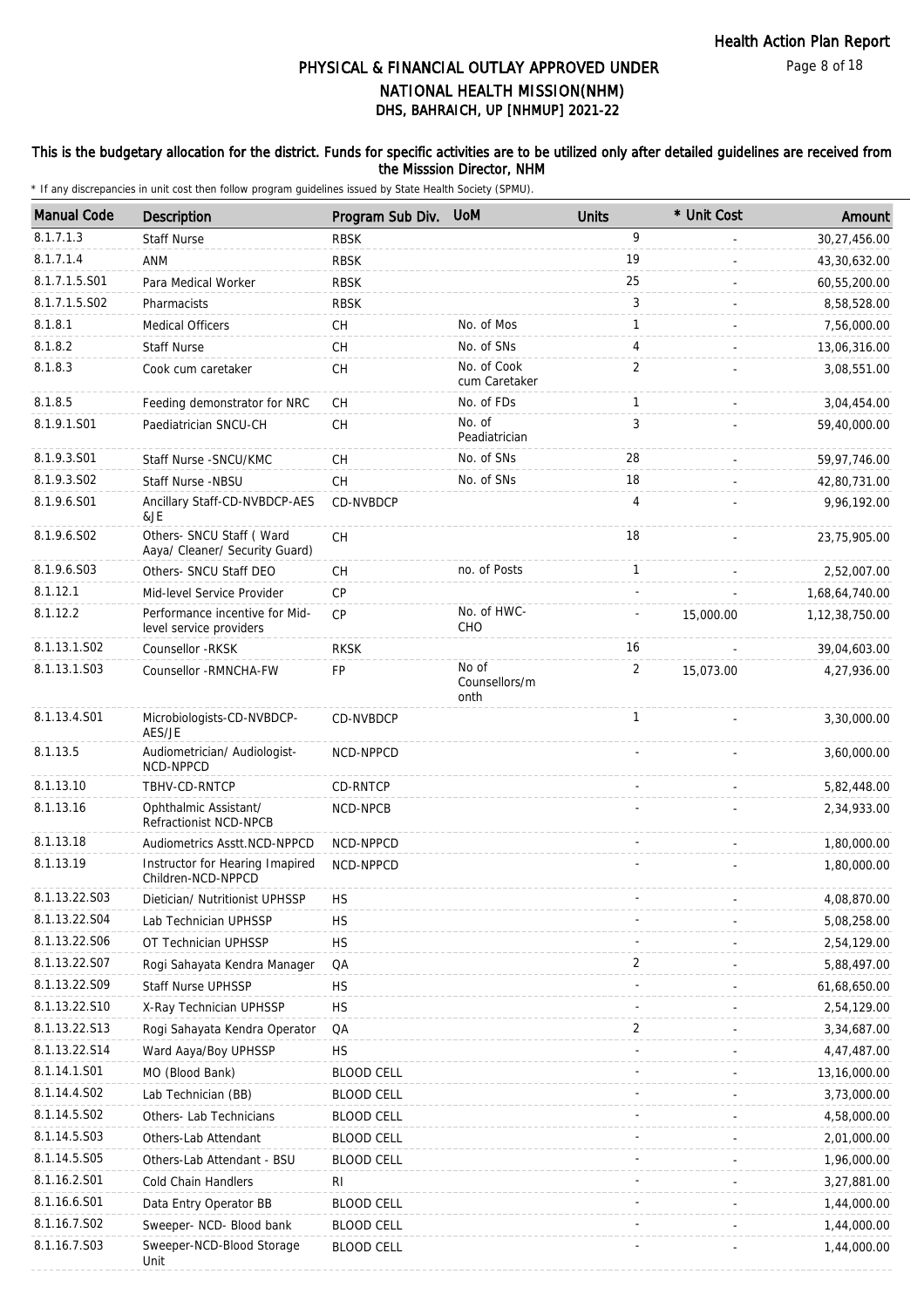Page 9 of 18

# DHS, BAHRAICH, UP [NHMUP] 2021-22 PHYSICAL & FINANCIAL OUTLAY APPROVED UNDER NATIONAL HEALTH MISSION(NHM)

### This is the budgetary allocation for the district. Funds for specific activities are to be utilized only after detailed guidelines are received from the Misssion Director, NHM

| <b>Manual Code</b> | <b>Description</b>                                                                           | Program Sub Div. | <b>UoM</b>                      | <b>Units</b> | * Unit Cost  | Amount         |
|--------------------|----------------------------------------------------------------------------------------------|------------------|---------------------------------|--------------|--------------|----------------|
| 8.1.16.7.S05       | Cleaner -NRC                                                                                 | <b>CH</b>        | no. of Posts                    | $\mathbf{1}$ |              | 1,78,831.00    |
| 8.4.7              | Incentive to provider for PPIUCD FP<br>services @Rs 150 per PPIUCD<br>insertion              |                  | No of Cases                     | 9900         | 150.00       | 14,85,000.00   |
| 8.4.8              | Incentive to provider for PAIUCD FP<br>Services @Rs 150 per PAIUCD<br>insertion              |                  | No of Cases                     | 25           | 150.00       | 3,750.00       |
| 8.4.9              | Team based incentives for<br>Health & Wellness Centers<br>(H&WC Sub Center)                  | CP               | No of HWC                       |              | 11,000.00    | 82,41,750.00   |
| 8.4.10             | Team based incentives for<br>Health & Wellness Centers<br>(H&WC PHC)                         | <b>CP</b>        | No of HWC                       |              | 11,000.00    | 28,42,000.00   |
| 8.4.11             | Incentives under NVHCP for MO, CD-NVHCP<br>Pharmacist and LT                                 |                  |                                 |              |              | 1,27,200.00    |
| 8.4.12.S01         | HRP identification and follow up MH<br>for ANM                                               |                  | No of HRP                       | 3800         | 200.00       | 7,60,000.00    |
| 8.4.12.S03         | Performance based Incentives to FP<br>RMNCHA Counselors in Family<br>Planning                |                  | No of Cases                     | 360          | 50.00        | 18,000.00      |
| 8.4.12.S04         | RI Cold chain handlers incentive                                                             | RI               | Lumpsump                        | 18           | 2,400.00     | 5,18,400.00    |
| 9.2.1.1.7          | Training of Staff Nurses/ANMs /<br>LHVs in SBA                                               | Nursing          |                                 | 1            | 10,86,520.00 | 10,86,520.00   |
| 9.2.1.1.13.S01     | Training of Medical Officers in<br>safe abortion-For Mos                                     | <b>FP</b>        | No of Batch                     | 4            | 1,30,800.00  | 5,23,200.00    |
| 9.2.1.1.13.S02     | Training of Medical Officers in<br>safe abortion-For Obs&Gynae                               | FP               | No of Batch                     | $\mathbf{1}$ | 63,480.00    | 63,466.00      |
| 9.2.1.2.4          | Orienation activities on vitamin A CH<br>supplemenation and Anemia<br>Mukta Bharat Programme |                  | No of Batch                     | 35           |              | 1,26,070.00    |
| 9.2.1.2.20         | Orientation on National<br>Deworming Day                                                     | <b>RKSK</b>      | per participant                 | 92           | 100.00       | 1,84,880.00    |
| 9.2.1.3.2.S01      | <b>Qtr.Review/orientation meeting</b><br>at Block Level for ANM                              | <b>FP</b>        | No of<br>Orientation<br>meeting | 56           | 1,000.00     | 56,000.00      |
| 9.2.1.3.23         | Training of Medical officers<br>(Injectible Contraceptive<br>Trainings)                      | <b>FP</b>        | No of Batch                     | 1            | 41,800.00    | 41,800.00      |
| 9.2.1.3.24         | Training of AYUSH doctors<br>(Injectible Contraceptive<br>Trainings)                         | <b>FP</b>        | No of Batch                     | $\mathbf{1}$ | 22,800.00    | 22,800.00      |
| 9.2.1.3.25         | Training of Nurses (Staff<br>Nurse/LHV/ANM) (Injectible<br>Contraceptive Trainings)          | <b>FP</b>        | No of Batch                     | 2            | 35,800.00    | 71,600.00      |
| 9.2.1.3.27.S01     | FP-LMIS training-Urban Staffs<br>and others                                                  | FP               |                                 | $\mathbf{1}$ | 46,900.00    | 46,900.00      |
| 9.2.1.3.27.S02     | FP-LMIS training- ASHA Sangni<br>Refresher                                                   | <b>FP</b>        |                                 | 3            | 4,900.00     | 14,700.00      |
| 9.2.1.4.7          | Training of Peer Educator (Block RKSK<br>Level)                                              |                  | per batch                       | 185          | 70,000.00    | 1,29,50,000.00 |
| 9.2.1.4.13.C       | Any other (please specify) Kishor RKSK<br>Swasyhya Manch                                     |                  | No of Events                    | 30           | 5,000.00     | 1,50,000.00    |
| 9.2.1.7.1.S01      | Training under Immunisation-<br><b>CCH</b>                                                   | R <sub>l</sub>   | Lumpsump                        |              |              | 67,000.00      |
| 9.2.1.7.1.S02      | Training under Immunisation-<br>Data Handler                                                 | R <sub>1</sub>   | Lumpsump                        |              |              | 8,000.00       |
| 9.2.1.7.1.S03      | Training under Immunisation-<br>Health Worker                                                | R <sub>l</sub>   | Lumpsump                        |              |              | 11,08,800.00   |
| 9.2.2.6.3          | Kayakalp Trainings                                                                           | QA               | <b>Districts</b>                | 1            | 33,000.00    | 33,000.00      |
| 9.2.2.7.2          | Training cum review meeting for<br>HMIS & MCTS at District level                             | MIS              | No of<br>Participants           |              |              | 65,340.00      |
| 9.2.2.7.3          | Training cum review meeting for MIS                                                          |                  | No of                           |              |              | 2,39,400.00    |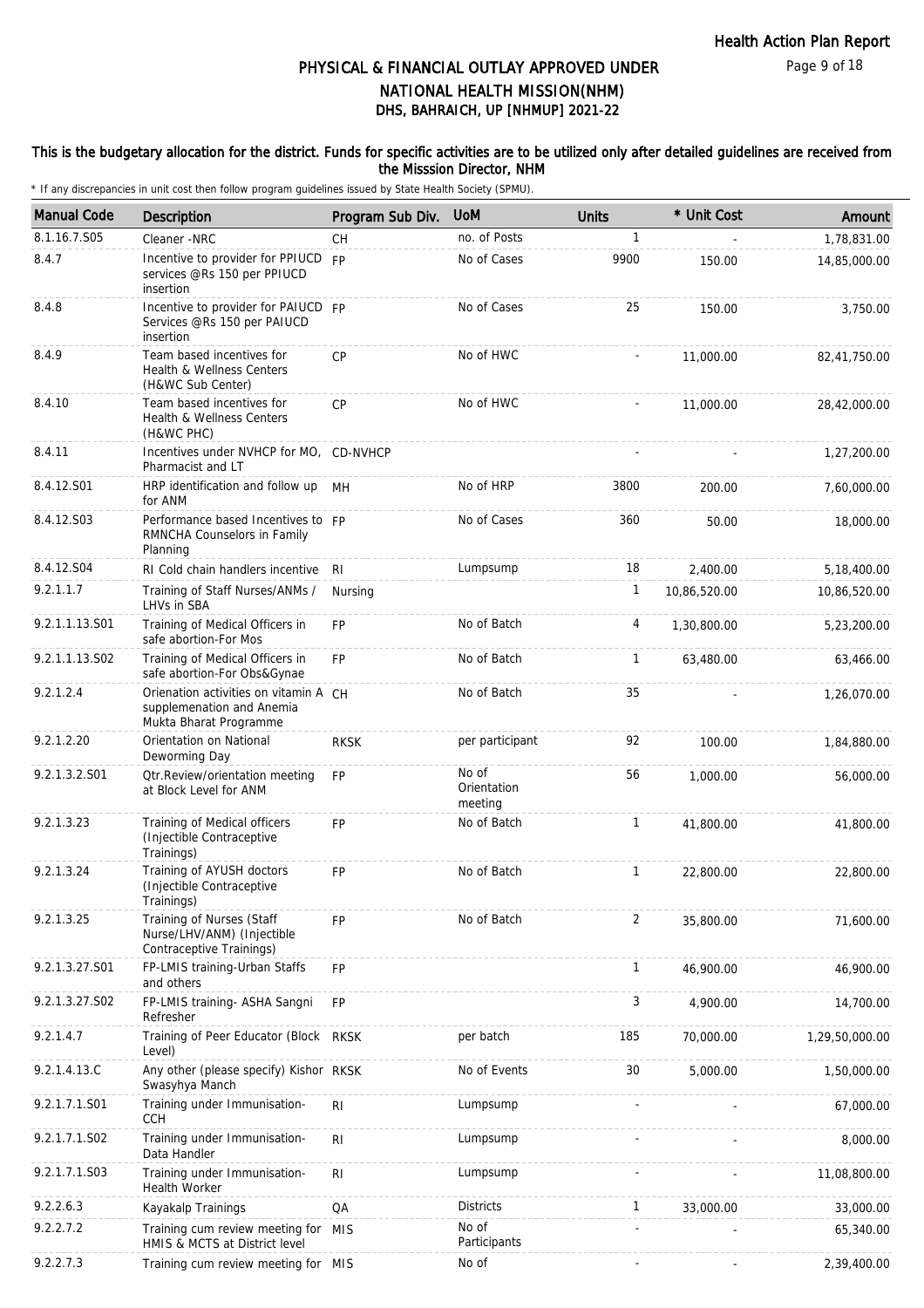Page 10 of 18

# DHS, BAHRAICH, UP [NHMUP] 2021-22 PHYSICAL & FINANCIAL OUTLAY APPROVED UNDER NATIONAL HEALTH MISSION(NHM)

### This is the budgetary allocation for the district. Funds for specific activities are to be utilized only after detailed guidelines are received from the Misssion Director, NHM

| <b>Manual Code</b> | <b>Description</b>                                                                                                                    | Program Sub Div. | <b>UoM</b>         | <b>Units</b> | * Unit Cost | Amount       |
|--------------------|---------------------------------------------------------------------------------------------------------------------------------------|------------------|--------------------|--------------|-------------|--------------|
|                    | HMIS & MCTS at Block level                                                                                                            |                  | Participants       |              |             |              |
| 9.2.2.8.1          | Training on CPCH for CHOs                                                                                                             | Nursing          | Lumpsump           | 1            |             | 56,13,000.00 |
| 9.2.2.8.2          | Multi-skilling of ASHA, MPW ay<br>HWCs (SHC & PHC)                                                                                    | <b>CP</b>        | Lumpsump           |              |             | 27,00,000.00 |
| 9.2.2.8.5.S01      | Training of MPW and Asha                                                                                                              | CP               |                    |              |             | 4,90,000.00  |
| 9.2.2.8.5.S02      | Training of MO and SN                                                                                                                 | <b>CP</b>        |                    |              |             | 8,57,500.00  |
| 9.2.2.8.5.S03      | Cost of Yoga Sessions                                                                                                                 | <b>CP</b>        |                    |              |             | 8,96,250.00  |
| 9.2.3.1.1          | Medical Officers (1 day)                                                                                                              | CD-IDSP          |                    |              |             | 89,240.00    |
| 9.2.3.1.5          | Data Managers (2days)                                                                                                                 | CD-IDSP          |                    |              |             | 18,400.00    |
| 9.2.3.1.7          | ASHA & MPWs, AWW &<br>Community volunteers (1 day)                                                                                    | CD-IDSP          |                    |              |             | 13,200.00    |
| 9.2.3.2.1          | Training / Capacity Building<br>(Malaria)                                                                                             | CD-NVBDCP        |                    |              |             | 58,800.00    |
| 9.5.3.2.6          | Training/sensitization of district<br>level officers on ELF and drug<br>distributors including peripheral<br>health workers (AES/ JE) | CD-NVBDCP        |                    |              |             | 4,60,600.00  |
| 9.2.3.4.1          | Trainings under RNTCP                                                                                                                 | CD-RNTCP         |                    |              |             | 4,40,000.00  |
| 9.2.3.4.2          | CME (Medical Colleges)                                                                                                                | CD-RNTCP         |                    |              |             | 50,000.00    |
| 9.2.3.5.5          | 1 day training of DEO of the<br>Treatment sites (MTC/TCs)                                                                             | CD-NVHCP         |                    |              |             | 3,000.00     |
| 9.2.4.2.1          | Training of PHC Medical Officers,<br>Nurses, Paramedical Workers &<br>Other Health Staff working<br>under NMHP                        | NCD-NMHP         | No of Distrcts     | 1            |             | 50,000.00    |
| 9.2.4.3.1          | Training of doctors and staff at<br>DH Level under NPHCE                                                                              | NCD-NPHCE        |                    | $\mathbf{1}$ |             | 40,000.00    |
| 9.2.4.4.1          | Trainings for District Tobacco<br><b>Control Centre</b>                                                                               | NCD-NTCP         |                    | $\mathbf{1}$ |             | 1,00,000.00  |
| 9.2.4.5.2          | District NCD Cell                                                                                                                     | NCD-NPCDCS       |                    | $\mathbf{1}$ |             | 2,00,000.00  |
| 9.2.4.9            | Trainings of Medical Officers,<br>Health Workers and Programme<br>officers under NPCCHH                                               | NCD-NPCCHH       |                    | $\mathbf{1}$ |             | 70,000.00    |
| 9.5.29.13.S04.02   | Scaling up Nurse Mentoring<br>Program Honorarium                                                                                      | Nursing          |                    | $\mathbf{1}$ |             | 7,20,000.00  |
| 9.5.29.13.S04.03   | Scaling up Nurse Mentoring<br>Program Yearly TA DA                                                                                    | Nursing          |                    | 1            |             | 42,000.00    |
| 9.5.29.13.S04.04   | Scaling up Nurse Mentoring<br>Program Register                                                                                        | Nursing          |                    | $\mathbf{1}$ |             | 3,500.00     |
| 9.2.3.6.1          | Trainings of Medical Officers and<br>Health Workers under NRCP                                                                        | CD-NRCP          |                    |              |             | 72,450.00    |
| 9.1.4.2.S05        | Nurse Mentor                                                                                                                          | Nursing          |                    | 1            |             | 12,33,176.00 |
| 10.1.1.S01         | Community Base Maternal death<br>Review                                                                                               | MН               | No of CBMDR        | 209          |             | 1,25,400.00  |
| 10.1.1.S02         | Incentive for 1st Responder<br>Maternal Death                                                                                         | MH               | No of<br>Responder | 63           |             | 63,000.00    |
| 10.1.2             | Child Death Review                                                                                                                    | СH               | No of Distrcts     | 1            |             | 13,19,400.00 |
| 10.2.4             | Microfilaria Survey - Lymphatic<br>Filariasis                                                                                         | CD-NVBDCP        |                    |              |             | 50,000.00    |
| 10.2.5             | Monitoring & Evaluation (Post<br>MDA assessment by medical<br>colleges (Govt. & private)/ICMR<br>institutions)                        | CD-NVBDCP        |                    |              |             | 15,000.00    |
| 10.3.1.2           | Sentinel surveillance Hospital<br>recurrent                                                                                           | CD-NVBDCP        |                    |              |             | 1,00,000.00  |
| 11.1.2.4.S01       | Celebration of New Born Care<br>Week                                                                                                  | <b>IEC</b>       | No of Distrcts     |              | 25,000.00   | 25,000.00    |
| 11.1.2.4.S02       | Celebration of Breastfeeding<br>Week                                                                                                  | <b>IEC</b>       |                    |              | 40,000.00   | 40,000.00    |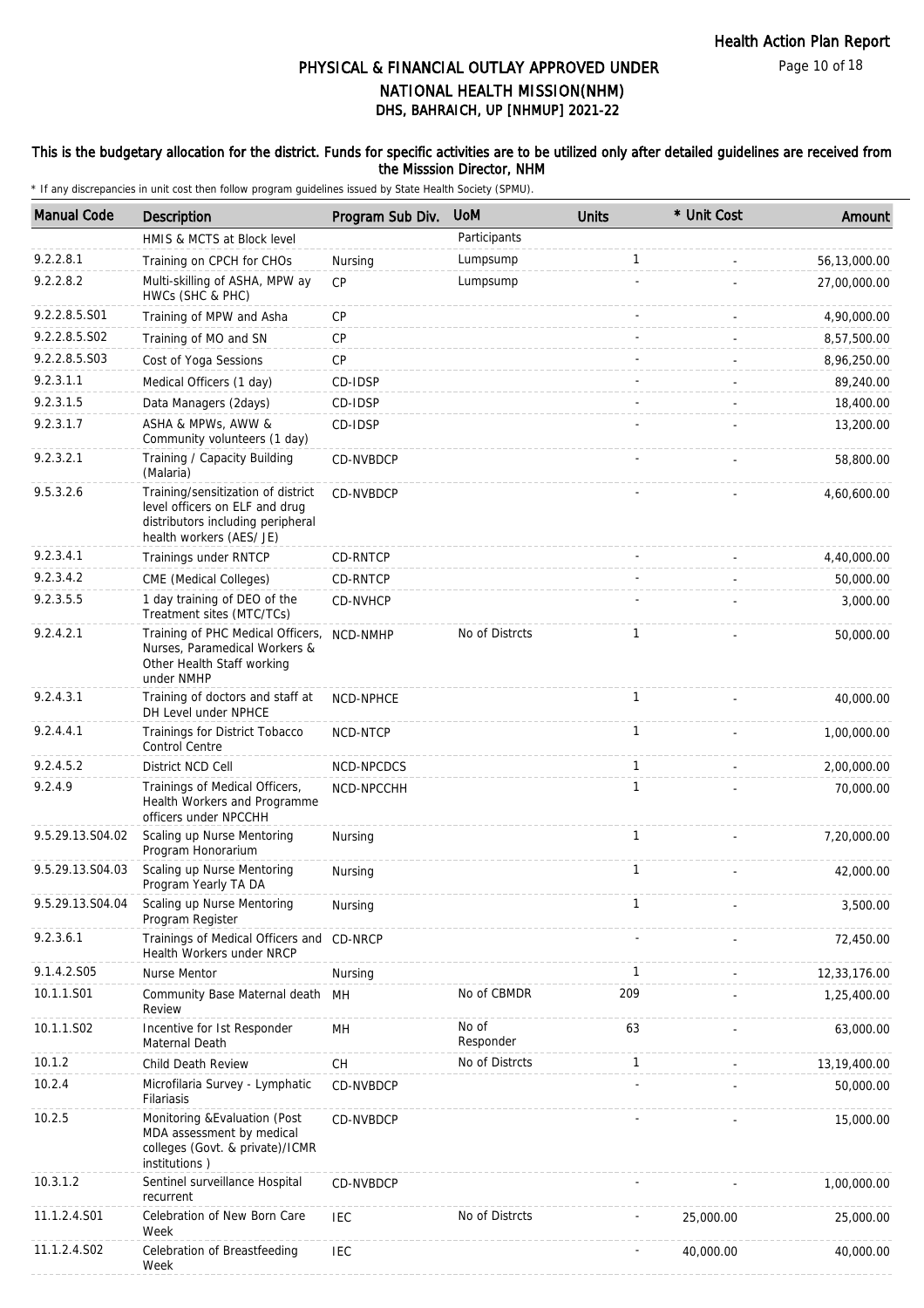Page 11 of 18

# DHS, BAHRAICH, UP [NHMUP] 2021-22 PHYSICAL & FINANCIAL OUTLAY APPROVED UNDER NATIONAL HEALTH MISSION(NHM)

### This is the budgetary allocation for the district. Funds for specific activities are to be utilized only after detailed guidelines are received from the Misssion Director, NHM

| <b>Manual Code</b> | <b>Description</b>                                                                                                                                          | Program Sub Div.  | <b>UoM</b>          | <b>Units</b> | * Unit Cost | Amount       |
|--------------------|-------------------------------------------------------------------------------------------------------------------------------------------------------------|-------------------|---------------------|--------------|-------------|--------------|
| 11.2.1.1           | Media Mix of Mid Media/ Mass<br>Media                                                                                                                       | <b>IEC</b>        |                     | 15           |             | 80,000.00    |
| 11.1.3.1           | Media Mix of Mid Media/ Mass<br>Media                                                                                                                       | <b>IEC</b>        |                     |              |             | 42,000.00    |
| 11.1.3.3           | IEC & promotional activities for<br>World Population Day<br>celebration                                                                                     | <b>FP</b>         | No of Events        | 15           |             | 2,06,000.00  |
| 11.1.3.4           | IEC & promotional activities for<br>Vasectomy Fortnight celebration                                                                                         | <b>FP</b>         | No of Events        | 15           |             | 1,46,000.00  |
| 11.1.3.6           | Any Other IEC/BCC activities FP                                                                                                                             | <b>IEC</b>        |                     | $\omega$     |             | 26,590.00    |
| 11.1.5.2           | Any other IEC/BCC activities<br>(Wall Painting, Banner & Poster)                                                                                            | <b>RI</b>         | Lumpsump            |              |             | 3,32,640.00  |
| 11.1.6.1.S01       | Creating awareness on declining FP<br>sex ratio issue (PNDT)- Block<br>Level                                                                                |                   | No of Events        | 14           | 10,000.00   | 1,40,000.00  |
| 11.1.6.1.S02       | Creating awareness on declining FP<br>sex ratio issue (PNDT)- District<br>Level                                                                             |                   | No of Events        | 1            | 25,000.00   | 25,000.00    |
| 11.1.7.1           | Health Education & Publicity for<br><b>NIDDCP</b>                                                                                                           | NCD-NIDDCP        | <b>Districts</b>    |              |             | 13,000.00    |
| 11.10.1.S04        | <b>VBD Promotional Activities</b>                                                                                                                           | <b>BLOOD CELL</b> |                     |              |             | 15,000.00    |
| 11.2.4             | IEC activities for Health &<br>Wellness centre (H&WC)                                                                                                       | CP                |                     |              |             | 92,00,000.00 |
| 11.3.4             | IEC/BCC under NRCP: Rabies<br>Awareness and DO'S and Don'ts<br>in the event of Animal Bites                                                                 | CD-NRCP           |                     |              |             | 4,54,790.00  |
| 11.3.6             | <b>IEC/BCC under NVHCP</b>                                                                                                                                  | CD-NVHCP          |                     |              |             | 40,000.00    |
| 11.4.7             | <b>IEC on Climate Sensitive</b><br>Diseases at Block, District and<br>State level - Air pollution, Heat<br>and other relevant Climate<br>Sensitive diseases | NCD-NPCCHH        |                     | 1            |             | 1,00,000.00  |
| 11.2.7.4           | Places covered with hoardings/<br>bill boards/ signage etc.                                                                                                 | <b>IEC</b>        |                     |              | 4,500.00    | 7,56,000.00  |
| 11.2.7.5           | Usage of Folk media such as<br>Nukkad Natak/ mobile audio<br>visual services/ local radio etc.                                                              | <b>IEC</b>        |                     |              |             | 2,52,000.00  |
| 11.2.7.7           | State-level IEC Campaigns/Other IEC<br><b>IEC Campaigns</b>                                                                                                 |                   |                     |              |             | 3,00,000.00  |
| 11.3.1.1           | IEC/BCC for Malaria                                                                                                                                         | CD-NVBDCP         |                     |              |             | 35,000.00    |
| 11.3.1.2           | IEC/BCC for Social mobilization<br>(Dengue and Chikungunya)                                                                                                 | CD-NVBDCP         |                     |              |             | 20,000.00    |
| 11.3.1.3           | IEC/BCC specific to J.E. in<br>endemic areas                                                                                                                | CD-NVBDCP         |                     |              |             | 50,000.00    |
| 11.3.1.4           | Specific IEC/BCC for Lymphatic<br>Filariasis                                                                                                                | CD-NVBDCP         |                     |              |             | 5,06,314.00  |
| 11.3.2.1           | IEC/BCC: Mass media, Outdoor<br>media, Rural media, Advocacy<br>media for NLEP                                                                              | CD-NLEP           |                     |              |             | 98,000.00    |
| 11.3.3.1           | ACSM (State & district)                                                                                                                                     | CD-RNTCP          |                     |              |             | 2,10,000.00  |
| 11.3.3.2           | TB Harega Desh Jeetega<br>Compaign                                                                                                                          | <b>CD-RNTCP</b>   |                     |              |             | 3,10,000.00  |
| 11.4.2.1           | Translation of IEC material and<br>distribution                                                                                                             | NCD-NMHP          | No of Distrcts      | 1            |             | 4,00,000.00  |
| 11.4.3.2           | Celebration of days-ie<br>International Day for older<br>persons                                                                                            | NCD-NPHCE         |                     | 1            |             | 2,00,000.00  |
| 11.4.4.1           | <b>IEC/SBCC for NTCP</b>                                                                                                                                    | NCD-NTCP          |                     | 1            |             | 7,00,000.00  |
| 11.4.5.2           | IEC/BCC for District NCD Cell                                                                                                                               | NCD-NPCDCS        | No of Distrcts      | 1            |             | 3,00,000.00  |
| 11.4.5.3           | IEC/BCC activities for Universal<br>Screening of NCDs                                                                                                       | NCD-NPCDCS        | No of Sub<br>Centre | $\mathbf{1}$ |             | 15,50,000.00 |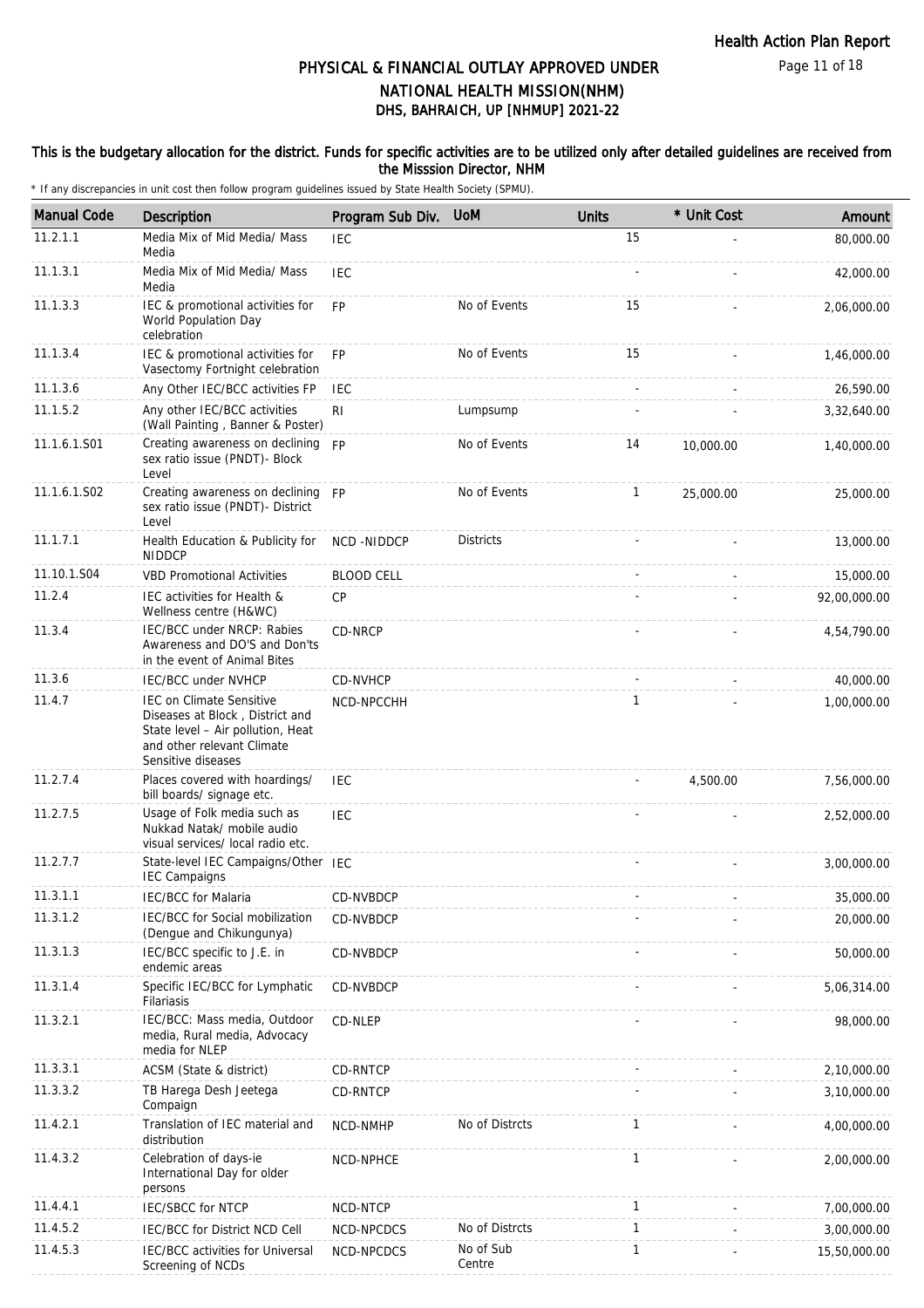Page 12 of 18

# DHS, BAHRAICH, UP [NHMUP] 2021-22 PHYSICAL & FINANCIAL OUTLAY APPROVED UNDER NATIONAL HEALTH MISSION(NHM)

### This is the budgetary allocation for the district. Funds for specific activities are to be utilized only after detailed guidelines are received from the Misssion Director, NHM

| <b>Manual Code</b> | Description                                                                                                                                                | Program Sub Div. | <b>UoM</b>                  | <b>Units</b> | * Unit Cost | Amount       |
|--------------------|------------------------------------------------------------------------------------------------------------------------------------------------------------|------------------|-----------------------------|--------------|-------------|--------------|
| 11.4.9.1.1         | <b>IEC for NPPCD</b>                                                                                                                                       | NCD-NPPCD        | Lumpsump                    |              |             | 1,00,000.00  |
| 11.2.7.2           | <b>Targeting Naturally Occurring</b><br>Gathering of People/ Health Mela                                                                                   | <b>IEC</b>       |                             |              |             | 5,91,000.00  |
| 11.4.10.1          | IEC for DH                                                                                                                                                 | NCD-NPCDCS       |                             | $\mathbf{1}$ |             | 1,00,000.00  |
| 12.1.1.1           | Printing of MDR formats                                                                                                                                    | MН               | No of format                | 230          |             | 6,900.00     |
| 12.1.1.2           | Printing of MCP cards, safe<br>motherhood booklets etc.                                                                                                    | MН               | No of MCP<br>card           | 140400       |             | 23,86,800.00 |
| 12.1.1.3           | Printing of labor room registers<br>and casesheets/ LaQshya related<br>printing                                                                            | <b>MH</b>        | No of Case<br>sheet         | 99000        |             | 9,90,000.00  |
| 12.1.1.4           | Printing cost for MAA<br>programme                                                                                                                         | <b>CH</b>        | No of Distrcts              | $\mathbf{1}$ |             | 38,136.00    |
| 12.1.1.5           | Any other (Printing of CAC<br>Format)                                                                                                                      | <b>FP</b>        | No of format                | 250          |             | 37,500.00    |
| 12.1.2.4           | Printing of Child Death Review<br>formats                                                                                                                  | <b>CH</b>        | No of format                | 121860       |             | 60,930.00    |
| 12.1.2.5           | Printing of compliance cards and CH<br>reporting formats for National<br>Iron Plus Initiative-for 6-59<br>months age group and for 5-10<br>years age group |                  | No of Register<br>/ Formats | $\mathbf{1}$ |             | 41,314.00    |
| 12.1.2.6           | Printing of IEC materials and<br>reporting formats etc. for<br>National Deworming Day                                                                      | <b>RKSK</b>      |                             | 14838        |             | 4,06,565.00  |
| 12.1.2.7           | Printing of IEC Materials and<br>monitoring formats for IDCF                                                                                               | <b>CH</b>        | No of Distrcts              | $\mathbf{1}$ |             | 1,18,000.00  |
| 12.1.2.10          | Printing (SNCU data<br>management)                                                                                                                         | <b>CH</b>        | No of Units                 | 1            |             | 1,00,000.00  |
| 12.1.2.11          | Printing of HBNC referral cards<br>and other formats                                                                                                       | <b>CH</b>        | No of format                | 1086832      |             | 5,43,416.00  |
| 12.1.3.3           | Printing of FP Manuals,<br>Guidelines, etc.                                                                                                                | <b>FP</b>        | Lumpsump                    | $\mathbf{1}$ |             | 3,72,680.00  |
| 12.1.6.1           | Printing and dissemination of<br>Immunization cards, tally sheets,<br>monitoring forms etc.                                                                | R <sub>l</sub>   | No of<br>Benificieries      | 124423       |             | 12,44,230.00 |
| 12.3.4             | Printing for formats/registers<br>under NVHCP                                                                                                              | CD-NVHCP         |                             |              |             | 11,000.00    |
| 12.3.5.1           | Printing of form P,L, S under<br>IDSP progrm                                                                                                               | CD-IDSP          |                             |              |             | 34,216.00    |
| 12.3.6             | Printing fo formats for<br>monitoring and surrveilence<br><b>NRCP</b>                                                                                      | CD-NRCP          |                             |              |             | 59,351.00    |
| 12.2.8.S02         | Printing of Sub Centre and<br><b>VHSNC Register</b>                                                                                                        | CP               |                             |              |             | 2,03,370.00  |
| 12.2.2.1           | Printing of ASHA diary                                                                                                                                     | CP               | No of ASHA &<br>AF          |              |             | 6,29,650.00  |
| 12.2.2.2           | Printing of ASHA Modules and<br>formats                                                                                                                    | <b>CP</b>        | Lumpsump                    |              |             | 1,00,050.00  |
| 12.2.2.3           | Printing of CBAC format                                                                                                                                    | CP               |                             |              |             | 40,10,280.00 |
| 12.2.3.1           | Printing of cards for screening of BLOOD CELL<br>children for hemoglobinopathies                                                                           |                  | Lumpsump                    |              |             | 25,000.00    |
| 12.2.4.1           | Printing of HMIS Formats                                                                                                                                   | <b>MIS</b>       | Lumpsump                    |              |             | 66,924.00    |
| 12.2.4.3           | Printing of MCTS follow-up<br>formats/ services due list/ work<br>plan                                                                                     | <b>MIS</b>       | No of ASHA                  | 3191         |             | 1,14,872.00  |
| 12.2.5.1           | Printing Activites for Ayushman<br>Bharat H&WC                                                                                                             | CP               | No.of Register              |              |             | 40,500.00    |
| 12.3.1.1           | Printing of forms/registers for<br>Lymphatic Filariasis                                                                                                    | CD-NVBDCP        |                             |              |             | 2,54,988.00  |
| 12.3.1.3           | Printing of recording and                                                                                                                                  | CD-NVBDCP        |                             |              |             | 25,000.00    |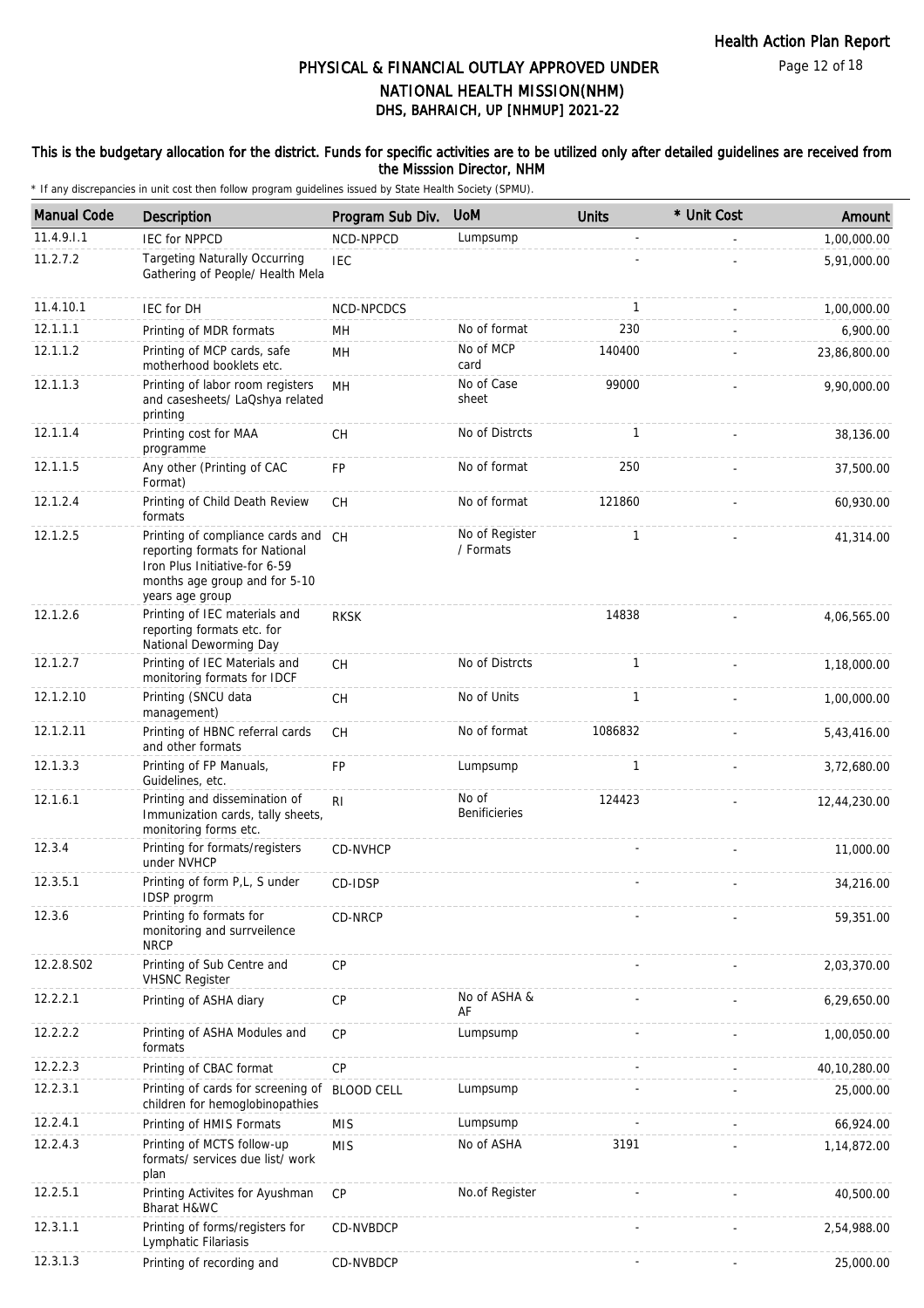Page 13 of 18

# DHS, BAHRAICH, UP [NHMUP] 2021-22 PHYSICAL & FINANCIAL OUTLAY APPROVED UNDER NATIONAL HEALTH MISSION(NHM)

### This is the budgetary allocation for the district. Funds for specific activities are to be utilized only after detailed guidelines are received from the Misssion Director, NHM

| <b>Manual Code</b> | Description                                                                                                         | Program Sub Div. | <b>UoM</b>             | <b>Units</b> | * Unit Cost | Amount         |
|--------------------|---------------------------------------------------------------------------------------------------------------------|------------------|------------------------|--------------|-------------|----------------|
|                    | reporting forms/registers for<br>Malaria                                                                            |                  |                        |              |             |                |
| 12.3.2.1           | Printing works                                                                                                      | CD-NLEP          |                        |              |             | 25,000.00      |
| 12.3.3.1           | Printing (ACSM)                                                                                                     | CD-RNTCP         |                        |              |             | 4,90,000.00    |
| 12.3.3.2           | Printing                                                                                                            | CD-RNTCP         |                        |              |             | 3,90,000.00    |
| 12.4.4.1           | Printing of Challan Books under<br><b>NTCP</b>                                                                      | NCD-NTCP         |                        | 1            |             | 21,000.00      |
| 12.4.5.1           | Patient referral cards at PHC<br>Level                                                                              | NCD-NPCDCS       | No of PHC              | $\mathbf{1}$ |             | 1,57,500.00    |
| 12.4.5.2           | Patient referral cards at Sub-<br>centre level                                                                      | NCD-NPCDCS       |                        |              |             | 3,87,500.00    |
| 12.4.5.3           | Printing activities for Universal<br>Screening of NCDs - printing of<br>cards and modules                           | NCD-NPCDCS       |                        | 1            |             | 15,50,000.00   |
| 13.1.1.6           | Any Other                                                                                                           | QA               |                        | $\mathbf{1}$ |             | 3,00,000.00    |
| 13.2.2             | Kayakalp Awards                                                                                                     | QA               |                        | 16           |             | 12,50,000.00   |
| 13.2.5             | Swachh Swasth Sarvatra                                                                                              | QA               |                        | 1            |             | 5,00,000.00    |
| 14.2.3.S02         | Implementation of FP-LMIS<br>District-Transportation Cost                                                           | FP               | Yearly                 | $\mathbf{1}$ | 74,973.00   | 74,973.00      |
| 14.2.4.1           | Alternative vaccine delivery in<br>hard to reach areas                                                              | RI               | No of Session          | 10200        | 200.00      | 20,40,000.00   |
| 14.2.5             | Alternative Vaccine Delivery in<br>other areas                                                                      | R <sub>1</sub>   | No of Session          | 36840        | 90.00       | 33, 15, 600.00 |
| 14.2.6             | POL for vaccine delivery from<br>State to district and from district<br>to PHC/CHCs                                 | R <sub>l</sub>   | <b>Districts</b>       | 1            | 2,00,000.00 | 2,00,000.00    |
| 14.2.7             | Cold chain maintenance                                                                                              | R <sub>l</sub>   | No of Points           |              |             | 38,000.00      |
| 14.2.11            | Vehicle Hiring (NTEP)                                                                                               | CD-RNTCP         |                        |              |             | 1,68,000.00    |
| 14.2.13            | Sample transportation cost<br>under NVHCP                                                                           | CD-NVHCP         |                        |              |             | 12,000.00      |
| 14.2.14.S01        | Other Oprational Cost for State,<br>Regional and District Drug Ware<br>Houses                                       | R <sub>l</sub>   |                        |              |             | 13,34,148.00   |
| 15.4.2             | Reimbursement for cataract<br>operation for NGO and Private<br>Practitioners                                        | NCD-NPCB         | No of Cases            |              |             | 25,75,040.00   |
| 15.3.3.3           | Private Provider Incentive                                                                                          | <b>CD-RNTCP</b>  |                        |              |             | 8,46,000.00    |
| 15.3.1.2           | Inter-sectoral convergence                                                                                          | CD-NVBDCP        |                        |              |             | 7,000.00       |
| 16.1.1.1.1         | State                                                                                                               | <b>PM</b>        |                        | 39           |             | 11,700.00      |
| 16.1.1.4           | Prepare detailed operational plan RBSK<br>for RBSK across districts<br>(including cost of plan)                     |                  | No of Block            | 14           | 500.00      | 7,000.00       |
| 16.1.1.6           | To develop micro plan at sub-<br>centre level                                                                       | R <sub>1</sub>   | No of Sub<br>Centre    | 310          | 100.00      | 31,000.00      |
| 16.1.1.7           | For consolidation of micro plans<br>at block level                                                                  | RI               | No of Block            | 19           | 1,000.00    | 19,000.00      |
| 16.1.1.9           | Others (Laptop and mobility<br>support for Dist. MI&E Officer)                                                      | <b>MIS</b>       |                        |              |             | 56,400.00      |
| 16.1.2.1.6         | Review meetings/ workshops<br>under RKSK                                                                            | <b>RKSK</b>      |                        | 4            |             | 32,000.00      |
| 16.1.2.1.7         | RBSK Convergence/Monitoring<br>meetings                                                                             | <b>RBSK</b>      | No of<br>Meetings      | 3            | 500.00      | 21,000.00      |
| 16.1.2.1.14        | Quarterly review meetings<br>exclusive for RI at district level<br>with Block MOs, CDPO, and<br>other stake holders | R <sub>l</sub>   | No. of<br>Participants | 340          |             | 34,000.00      |
| 16.1.2.1.15        | Quarterly review meetings<br>exclusive for RI at block level                                                        | R <sub>1</sub>   | Lumpsump               |              |             | 62,000.00      |
| 16.1.2.1.16        | <b>IDSP Meetings</b>                                                                                                | CD-IDSP          |                        |              |             | 6,000.00       |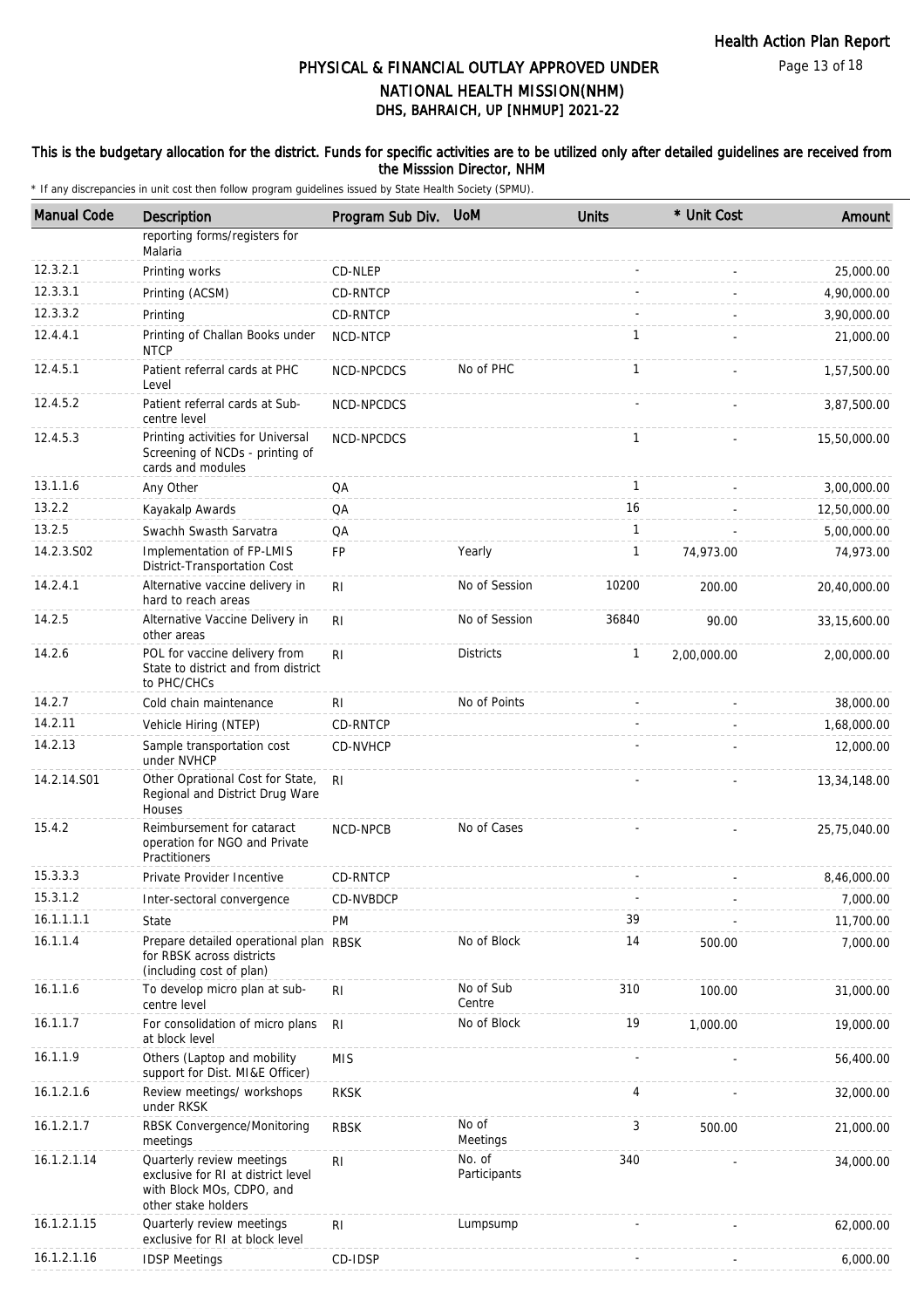Page 14 of 18

# DHS, BAHRAICH, UP [NHMUP] 2021-22 PHYSICAL & FINANCIAL OUTLAY APPROVED UNDER NATIONAL HEALTH MISSION(NHM)

### This is the budgetary allocation for the district. Funds for specific activities are to be utilized only after detailed guidelines are received from the Misssion Director, NHM

| <b>Manual Code</b> | Description                                                                                                                                           | Program Sub Div. | <b>UoM</b>                                              | <b>Units</b> | * Unit Cost | Amount       |
|--------------------|-------------------------------------------------------------------------------------------------------------------------------------------------------|------------------|---------------------------------------------------------|--------------|-------------|--------------|
| 16.1.2.1.17        | State Task Force, State<br>Technical Advisory Committee<br>meeting, District coordination<br>meeting (Lymphatic Filariasis)                           | CD-NVBDCP        |                                                         |              |             | 60,000.00    |
| 16.1.2.1.21        | Medical Colleges (Any meetings)                                                                                                                       | CD-RNTCP         |                                                         |              |             | 10,000.00    |
| 16.1.2.1.22        | Monthly meeting with the<br>hospital staff                                                                                                            | NCD-NTCP         |                                                         | $\mathbf{1}$ |             | 48,000.00    |
| 16.1.2.1.24        | Sensitization workshop/ Meeting<br>of the State Program Officers<br>and District level Health Officers                                                | NCD-NPCCHH       |                                                         | $\mathbf{1}$ |             | 25,000.00    |
| 16.1.2.1.28.S01    | District Level MDR Review<br>Meeting                                                                                                                  | MН               | No of District<br>level MDR<br>meetings                 | 6            |             | 18,000.00    |
| 16.1.2.2.3         | State/ District Quality Assurance<br>Unit (Monitoring & Supervision)                                                                                  | QA               |                                                         |              |             | 3,60,000.00  |
| 16.1.2.2.7         | Monitoring and supervision (JE/<br>AE)                                                                                                                | CD-NVBDCP        |                                                         |              |             | 3,36,000.00  |
| 16.1.2.2.8         | Monitoring & Supervision<br>(Lymphatic Filariasis)                                                                                                    | CD-NVBDCP        |                                                         |              |             | 60,000.00    |
| 16.1.2.2.12        | District NCD Cell                                                                                                                                     | NCD-NPCDCS       |                                                         | $\mathbf{1}$ |             | 2,00,000.00  |
| 16.1.2.2.13        | Supervision and Monitoring                                                                                                                            | CD-RNTCP         |                                                         |              |             | 7,00,000.00  |
| 16.1.2.2.16        | Monitoring and Surveillance<br>(review meetings, Travel) under<br><b>NRCP</b>                                                                         | CD-NRCP          |                                                         |              |             | 50,000.00    |
| 16.1.3.1.1         | Mobility Support for SPMU/State                                                                                                                       | МE               |                                                         |              |             | 54,000.00    |
| 16.1.3.1.2         | Mobility and communication<br>support for RKSK district<br>coordinator/consultant                                                                     | <b>RKSK</b>      | No of Visits                                            | 1            | 300.00      | 31,800.00    |
| 16.1.3.1.9         | Mobility support for Rapid<br>Response Team                                                                                                           | CD-NVBDCP        |                                                         |              |             | 1,08,000.00  |
| 16.1.3.1.13        | Vehicle Operation (POL) (NTEP)                                                                                                                        | CD-RNTCP         |                                                         |              |             | 11,35,000.00 |
| 16.1.3.1.14        | Vehicle hiring (NTEP)                                                                                                                                 | CD-RNTCP         |                                                         |              |             | 5,94,000.00  |
| 16.1.3.1.18.2      | Hiring of Operational Vehicle<br>under NTCP                                                                                                           | NCD-NTCP         |                                                         | 1            |             | 4,80,000.00  |
| 16.1.3.3.1         | PM activities for World<br>Population Day' celebration<br>(Only mobility cost): funds<br>earmarked for district level<br>activities                   | FP               | No of Events                                            | $\mathbf{1}$ | 20,000.00   | 20,000.00    |
| 16.1.3.3.2         | PM activities for Vasectomy<br>Fortnight celebration (Only<br>mobility cost): funds earmarked<br>for district level activities                        | <b>FP</b>        | No of Events                                            | $\mathbf{1}$ | 5,000.00    | 5,000.00     |
| 16.1.3.3.3.S01     | Mobility Support for District -<br>M&E                                                                                                                | ME               | 02 Taxis hired<br>at Dist. for SS<br>@33000/Vehic<br>le | 24           | 33,000.00   | 7,92,000.00  |
| 16.1.3.3.3.S03     | Mobilty Support for CHO TA/DA                                                                                                                         | CP               | No. of CHO                                              |              | 500.00      | 14,98,500.00 |
| 16.1.3.3.5         | Mobility Costs for ASHA<br>Resource Centre/ASHA<br>Mentoring Group (Kindly Specify)                                                                   | CP               |                                                         |              |             | 10,000.00    |
| 16.1.3.3.7         | Mobility Support for supervision<br>for district level officers.                                                                                      | -RI              | No of Distrcts                                          |              |             | 2,50,000.00  |
| 16.1.3.3.8         | MOBILITY: Travel Cost, POL,<br>etc. during outbreak<br>investigations and field visits for<br>monitoring programme activities<br>at DSU on need basis | CD-IDSP          |                                                         |              |             | 2,70,000.00  |
| 16.1.3.3.9         | Monitoring, Evaluation &<br>Supervision & Epidemic<br>Preparedness (Only Mobility<br>Expenses)                                                        |                  |                                                         |              |             | 1,98,000.00  |
|                    |                                                                                                                                                       |                  |                                                         |              |             |              |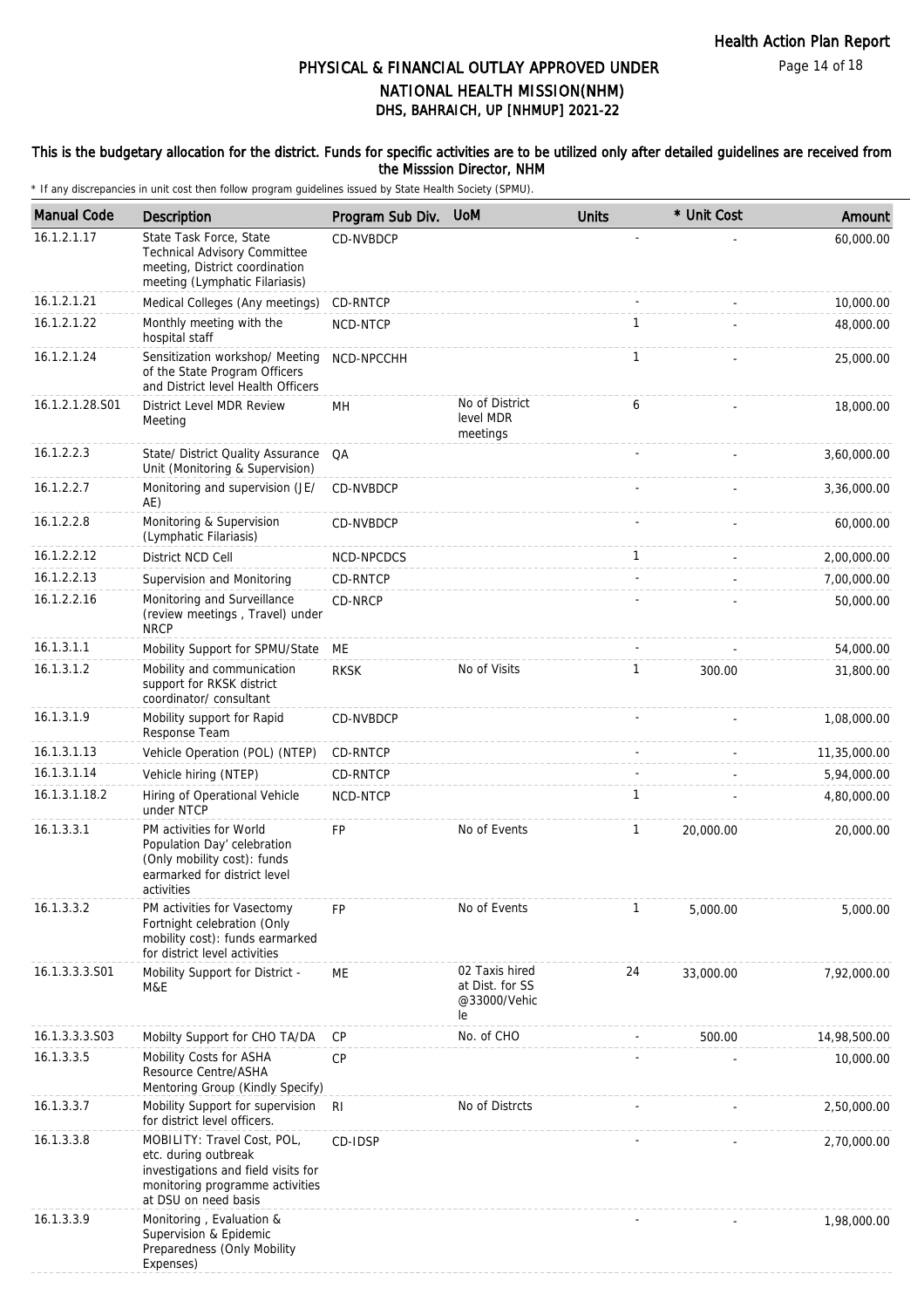Page 15 of 18

# DHS, BAHRAICH, UP [NHMUP] 2021-22 PHYSICAL & FINANCIAL OUTLAY APPROVED UNDER NATIONAL HEALTH MISSION(NHM)

### This is the budgetary allocation for the district. Funds for specific activities are to be utilized only after detailed guidelines are received from the Misssion Director, NHM

| <b>Manual Code</b> | Description                                                                                                                      | Program Sub Div.  | <b>UoM</b>                                                      | <b>Units</b> | * Unit Cost | Amount       |
|--------------------|----------------------------------------------------------------------------------------------------------------------------------|-------------------|-----------------------------------------------------------------|--------------|-------------|--------------|
| 16.1.3.3.10        | Travel expenses - Contractual<br>Staff at District level                                                                         | CD-NLEP           |                                                                 |              |             | 25,000.00    |
| 16.1.3.3.11        | Mobility Support: District Cell                                                                                                  | CD-NLEP           |                                                                 |              |             | 1,50,000.00  |
| 16.1.3.3.12        | Medical Colleges (All service<br>delivery to be budgeted under<br>B.30)                                                          | <b>CD-RNTCP</b>   |                                                                 |              |             | 12,000.00    |
| 16.1.3.3.13        | Miscellaneous/ Travel                                                                                                            | NCD-NMHP          |                                                                 | $\mathbf{1}$ |             | 5,00,000.00  |
| 16.1.3.3.14        | <b>Enforcement Squads</b>                                                                                                        | NCD-NTCP          |                                                                 | $\mathbf{1}$ |             | 10,000.00    |
| 16.1.3.3.16        | District NCD Cell (TA, DA, POL)                                                                                                  | <b>NCD-NPCDCS</b> |                                                                 | $\mathbf{1}$ |             | 2,00,000.00  |
| 16.1.3.3.17.S01    | Mission Parivar Vikas Campaign                                                                                                   | <b>FP</b>         | No of<br>Campaign                                               | 28           | 1,000.00    | 28,000.00    |
| 16.1.3.4.1         | PM activities for World<br>Population Day' celebration<br>(Only mobility cost): funds<br>earmarked for block level<br>activities | <b>FP</b>         | No of Events                                                    | 14           | 1,000.00    | 14,000.00    |
| 16.1.3.4.2         | PM activities for Vasectomy<br>Fortnight celebration (Only<br>mobility cost): funds earmarked<br>for block level activities      | <b>FP</b>         | No of Events                                                    | 14           | 1.000.00    | 14,000.00    |
| 16.1.3.4.3.S01     | Mobility for Supportive<br>Supervision At Block Level-M&E                                                                        | ME                | 01 Taxi hired<br>at Block level<br>for SS<br>@33000/Vehic<br>le |              | 33,000.00   | 55,44,000.00 |
| 16.1.3.4.3.S02     | Mobility Support &<br>Commnication cost for BCPM                                                                                 | <b>CP</b>         | No. of BCPM                                                     |              | 5,100.00    | 8,56,800.00  |
| 16.1.3.4.5.S01     | Communication Cost for HWC<br>Staff                                                                                              | CP                |                                                                 |              |             | 12,48,750.00 |
| 16.1.4.1.1         | JSY Administrative Expenses                                                                                                      | MH                | As per<br>Deliveries<br>Load                                    |              |             | 53,67,760.00 |
| 16.1.4.1.5         | Office expenses on telephone,<br>fax, Broadband Expenses &<br><b>Other Miscellaneous</b><br>Expenditures                         | CD-IDSP           |                                                                 |              |             | 1,86,000.00  |
| 16.1.4.1.6         | contingency support                                                                                                              | CD-NVBDCP         |                                                                 |              |             | 50,000.00    |
| 16.1.4.1.10        | Office Operation (Miscellaneous)                                                                                                 | CD-RNTCP          |                                                                 |              |             | 4,52,500.00  |
| 16.1.4.1.11        | Tobacco Cessation Centre (TCC): NCD-NTCP<br>Office Expenses                                                                      |                   |                                                                 | 1            |             | 1,00,000.00  |
| 16.1.4.2.1         | District Quality Assurance Unit<br>(Operational cost)                                                                            | QA                |                                                                 |              |             | 4,44,000.00  |
| 16.1.4.2.4         | Office operation & Maintenance - CD-NLEP<br>District Cell                                                                        |                   |                                                                 |              |             | 35,000.00    |
| 16.1.4.2.5         | District Cell - Consumables                                                                                                      | CD-NLEP           |                                                                 |              |             | 30,000.00    |
| 16.1.4.2.6         | Operational expenses of the<br>district centre : rent, telephone<br>expenses, website etc.                                       | NCD-NMHP          |                                                                 | 1            |             | 10,000.00    |
| 16.1.4.2.8         | District Tobacco Control Cell<br>(DTCC): Misc./Office Expenses                                                                   | NCD-NTCP          |                                                                 | $\mathbf{1}$ |             | 5,00,000.00  |
| 16.1.4.2.9         | District NCD Cell (Contingency)                                                                                                  | NCD-NPCDCS        |                                                                 | $\mathbf{1}$ |             | 1,00,000.00  |
| 16.1.4.3.1         | SNCU Data management<br>(excluding HR)                                                                                           | CH                | No of Units                                                     | $\mathbf{1}$ | 1,00,000.00 | 60,000.00    |
| 16.1.5.2.1         | Minor repairs and AMC of<br>IT/office equipment supplied<br>under IDSP                                                           | CD-IDSP           |                                                                 |              |             | 10,000.00    |
| 16.1.5.2.4         | Vehicle Operation (Maintenance)                                                                                                  | CD-RNTCP          |                                                                 |              |             | 54,000.00    |
| 16.1.5.2.6         | SVHMU: Non-recurring<br>Equipment- (computer, printer<br>photocopier scanner etc)                                                | CD-NVHCP          |                                                                 |              |             | 80,000.00    |
| 16.1.5.3.1         | PM activities under Micronutrient RI                                                                                             |                   | Lumpsump                                                        |              |             | 3,12,000.00  |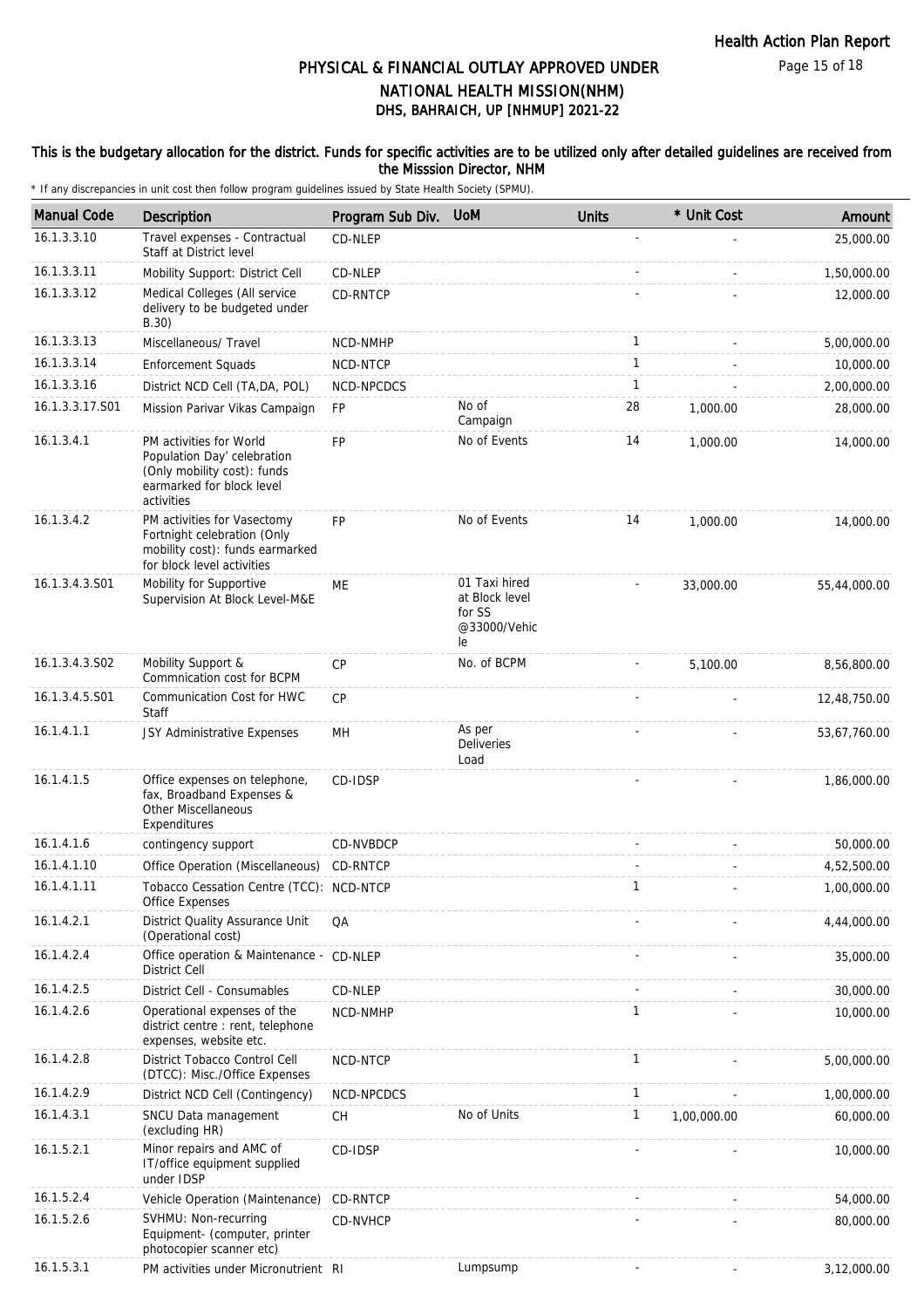Page 16 of 18

# DHS, BAHRAICH, UP [NHMUP] 2021-22 PHYSICAL & FINANCIAL OUTLAY APPROVED UNDER NATIONAL HEALTH MISSION(NHM)

### This is the budgetary allocation for the district. Funds for specific activities are to be utilized only after detailed guidelines are received from the Misssion Director, NHM

| <b>Manual Code</b> | Description                                                                                       | Program Sub Div. UoM |                                 | <b>Units</b> | * Unit Cost | Amount         |
|--------------------|---------------------------------------------------------------------------------------------------|----------------------|---------------------------------|--------------|-------------|----------------|
|                    | Supplementation Programme                                                                         |                      |                                 |              |             |                |
| 16.1.5.3.3         | Concurrent Audit system                                                                           | FD                   |                                 |              |             | 1,38,000.00    |
| 16.1.5.3.7         | Epidemic preparedness (Dengue<br>& Chikungunya)                                                   | CD-NVBDCP            |                                 |              |             | 35,000.00      |
| 16.1.5.3.16.S05    | DPMU Operational Cost                                                                             | HR                   |                                 | $\mathbf{1}$ |             | 13,76,220.00   |
| 16.1.5.3.16.S06    | <b>BPMU Oprational Cost</b>                                                                       | <b>HR</b>            |                                 | 14           |             | 29, 17, 152.00 |
| 16.1.5.3.16.S09    | Oprational Cost for RBSK                                                                          | <b>RBSK</b>          | No of DEIC<br>Manager           | $\mathbf{1}$ | 10,000.00   | 10,000.00      |
| 16.1.5.3.16.S10    | Operational cost of RBSK-MHT                                                                      | <b>RBSK</b>          | No of Team                      | 28           | 14,000.00   | 3,92,000.00    |
| 16.1.5.3.16.S15    | Office & Administrative Expence<br>for State & District Rabies<br>Program                         | CD-NRCP              |                                 |              |             | 12,000.00      |
| 16.1.5.3.16.S18    | Office operational cost & other<br>office expences unedr NPCB                                     | NCD-NPCB             |                                 |              |             | 1,00,000.00    |
| 16.1.5.3.16.S22.   | Pol & Opex of DG set of Vaccine<br>Storage at District level & other<br>Cold Chain Point under RI | R <sub>l</sub>       | <b>Districts</b>                |              | 1,20,000.00 | 1,20,000.00    |
| 16.2.1.S02         | Data Entry Operator                                                                               | FP                   | No of<br>HR/MONTH               | $\mathbf{1}$ | 14,071.00   | 2,55,259.00    |
| 16.2.1.S11         | Contigency District PCPNDT Cell                                                                   | <b>FP</b>            | No of<br>District/Month         | $\mathbf{1}$ | 5,000.00    | 5,000.00       |
| 16.2.2.S03         | District Level Mobility Support<br>for PNDT Team                                                  | <b>FP</b>            | No of Distrcts                  | $\mathbf{1}$ | 50,000.00   | 50,000.00      |
| 16.3.2.S01         | Mobility Support for HMIS &<br><b>MCTS Block Level</b>                                            | <b>MIS</b>           |                                 | 14           |             | 50,400.00      |
| 16.3.3.S01         | Operational cost for HMIS &<br>MCTS-AMC                                                           | <b>MIS</b>           |                                 |              |             | 1,36,400.00    |
| 16.3.3.S02         | Operational cost for HMIS &<br>MCTS-Internet                                                      | <b>MIS</b>           |                                 |              |             | 2,04,000.00    |
| 16.3.3.S03         | Operational cost for HMIS &<br>MCTS-Office Expenditure                                            | <b>MIS</b>           |                                 |              |             | 2,88,000.00    |
| 16.3.3.S04         | Operational cost for HMIS &<br>MCTS-Recurring Charges for<br><b>ANMOL Tablet</b>                  | <b>MIS</b>           |                                 | 594          |             | 21,38,400.00   |
| 16.4.2.1.1.S01     | District Programme Manager                                                                        | <b>HR</b>            |                                 | $\mathbf{1}$ |             | 6,61,632.00    |
| 16.4.2.1.1.S02     | <b>District Community Process</b><br>Manager                                                      | <b>HR</b>            |                                 | $\mathbf{1}$ |             | 5,38,488.00    |
| 16.4.2.1.1.S04     | District Accounts Manager                                                                         | <b>HR</b>            |                                 | 1            |             | 5,38,488.00    |
| 16.4.2.1.1.S05     | District Data Cum Account<br>Assistant                                                            | <b>HR</b>            |                                 | $\mathbf{1}$ |             | 3,67,548.00    |
| 16.4.2.1.1.S06     | DEIC manager                                                                                      | <b>RBSK</b>          |                                 | 1            |             | 5,02,080.00    |
| 16.4.2.1.1.S09     | Support Staff                                                                                     | <b>HR</b>            |                                 | $\mathbf{1}$ |             | 2,00,775.00    |
| 16.4.2.1.1.S11     | District M I & E Officer                                                                          | <b>MIS</b>           |                                 |              |             | 1,80,000.00    |
| 16.4.2.1.2.S01     | <b>RKSK Consultant</b>                                                                            | <b>RKSK</b>          |                                 | $\mathbf{1}$ |             | 4,82,252.00    |
| 16.4.2.1.2.S02     | District Consultant(MH)                                                                           | MH                   | No of District<br>Consultant MH | $\mathbf{1}$ |             | 4,80,000.00    |
| 16.4.2.1.2.S05     | District Consultant Quality<br>Assurance                                                          | QA                   |                                 | $\mathbf{1}$ |             | 7,33,000.00    |
| 16.4.2.1.8.S01     | Programme cum Admin. Asst.                                                                        | QA                   |                                 | $\mathbf{1}$ |             | 2,34,915.00    |
| 16.4.2.2.2.S01     | District Epidemiologist-CD-IDSP                                                                   | CD-IDSP              |                                 |              |             | 1,65,000.00    |
| 16.4.2.2.2.S02     | District Leprosy Consultant-CD-<br><b>NLEP</b>                                                    | CD-NLEP              |                                 |              |             | 5,78,819.00    |
| 16.4.2.2.3.S01     | Programme Assistants/District<br>Technical Assitant-CD-NVBDCP-<br>AES/JE                          | CD-NVBDCP            |                                 | $\mathbf{1}$ |             | 1,15,250.00    |
| 16.4.2.2.4.S01     | Sr PMDT-TB HIV Coodinators                                                                        | CD-RNTCP             |                                 |              |             | 4,68,846.00    |
| 16.4.2.2.4.502     | PPM Coordinator-RNTCP                                                                             | CD-RNTCP             |                                 |              |             | 67,850.00      |
| 16.4.2.2.4.S03     | District Programme Coordinator-                                                                   | CD-RNTCP             |                                 |              |             | 63,650.00      |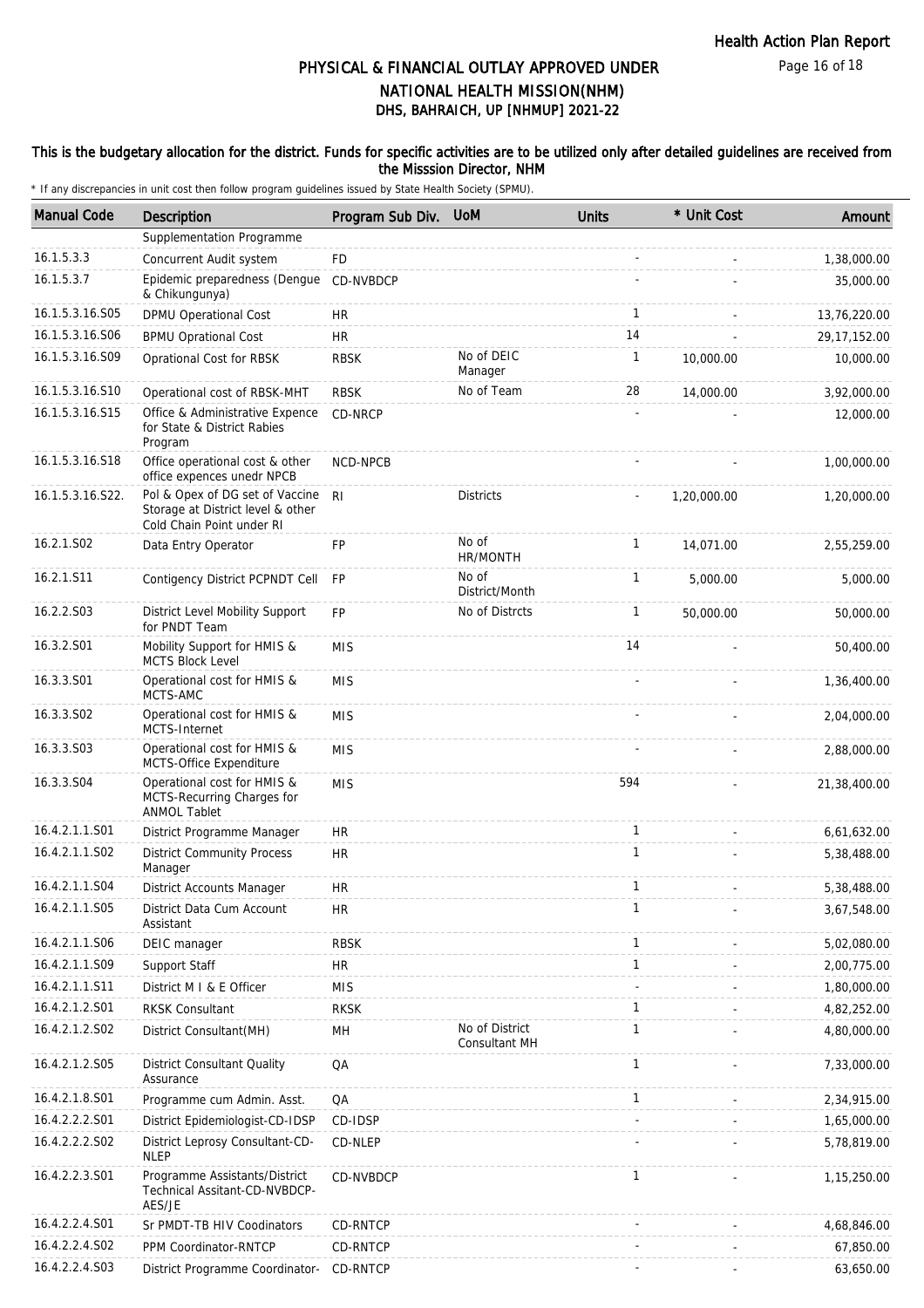Page 17 of 18

# DHS, BAHRAICH, UP [NHMUP] 2021-22 PHYSICAL & FINANCIAL OUTLAY APPROVED UNDER NATIONAL HEALTH MISSION(NHM)

### This is the budgetary allocation for the district. Funds for specific activities are to be utilized only after detailed guidelines are received from the Misssion Director, NHM

| <b>Manual Code</b> | Description                                                                | Program Sub Div. | <b>UoM</b>          | <b>Units</b> | * Unit Cost | Amount       |
|--------------------|----------------------------------------------------------------------------|------------------|---------------------|--------------|-------------|--------------|
|                    | <b>RNTCP</b>                                                               |                  |                     |              |             |              |
| 16.4.2.2.5.S01     | District Data Manager-CD-IDSP                                              | CD-IDSP          |                     |              |             | 60,900.00    |
| 16.4.2.2.6.S01     | Senior Treatment<br>Supervisor(STS)                                        | CD-RNTCP         |                     |              |             | 37,19,270.00 |
| 16.4.2.2.6.S03     | Senior TB Lab Supervisor(STLS)                                             | CD-RNTCP         |                     |              |             | 32,05,070.00 |
| 16.4.2.2.7.S01     | Accountant- Full time                                                      | CD-RNTCP         |                     |              |             | 45,825.00    |
| 16.4.3.1.1.S01     | Block Programme Manager                                                    | <b>HR</b>        |                     | 14           |             | 51,69,615.00 |
| 16.4.3.1.1.S02     | <b>Block Account Manager</b>                                               | HR.              |                     | 14           |             | 44,60,058.00 |
| 16.4.3.1.1.S03     | <b>Block Community Process</b><br>Manager                                  | CP               |                     |              |             | 39,25,960.00 |
| 16.4.3.1.9.503     | Data Entry Operator-HR                                                     | HR.              |                     | 4            |             | 11,14,080.00 |
| 16.4.3.1.9.S04     | Data Entry Operator-MCTS OPR<br>820 MIS                                    | <b>MIS</b>       |                     | 14           |             | 36,91,296.00 |
| 16.4.3.1.9.S05     | Data Entry Operator-MIS<br>Outsource                                       | <b>MIS</b>       |                     | 12583        |             | 62,913.00    |
| 16.4.3.1.9.S07     | Data Entry Operator-RI                                                     | RI               |                     |              |             | 2,37,510.00  |
| 16.4.3.1.9.S08     | Data Entry Operator-RNTCP                                                  | CD-RNTCP         |                     |              |             | 3,65,000.00  |
| 16.4.3.1.9.S11     | Data Entry Operator- CD-IDSP                                               | CD-IDSP          |                     |              |             | 2,37,187.00  |
| 16.4.3.1.9.S13     | Data Entry Operator- NBCP-<br><b>District</b>                              | NCD-NPCB         |                     |              |             | 1,60,606.00  |
| 16.4.3.1.9.S18     | Data Entry Operator -CD-AES/JE                                             | CD-NVBDCP        |                     | $\mathbf{1}$ |             | 2,50,609.00  |
| 17.2.1             | Telemedicine/ teleconsultation<br>facility under Ayushman Bharat<br>H&WC   | CP               |                     |              |             | 21,66,000.00 |
| 17.8.S05           | Internet Cost to ASHA & AF at<br><b>HWC</b>                                | <b>CP</b>        | No of ASHA &<br>AF  |              | 200.00      | 66,51,000.00 |
| 18.1.4             | Counseling training for Service<br>Provider                                | <b>FP</b>        | No of Batch         | $\mathbf{1}$ | 15,400.00   | 15,400.00    |
| U.1.1.1.2          | Support for implementation of<br><b>NVBDCP</b>                             | CD-NVBDCP        |                     |              |             | 4,16,800.00  |
| U.1.3.1            | Operational Expenses of UPHCs<br>(excluding rent)                          | <b>NUHM</b>      | No of UPHC          | 2            | 8,000.00    | 1,92,000.00  |
| U.2.2.1            | Mobility support for ANM/LHV                                               | <b>NUHM</b>      | No of ANM           | 16           | 500.00      | 96,000.00    |
| U.2.3.1            | <b>UHNDs</b>                                                               | <b>NUHM</b>      | No of ANM           | 16           | 1,000.00    | 1,92,000.00  |
| U.2.3.2            | Special outreach camps in<br>slums/ vulnerable areas                       | <b>NUHM</b>      | No of UPHC          | 2            | 6,500.00    | 78,000.00    |
| U.3.1.1.1          | Incentives for routine activities                                          | <b>NUHM</b>      | No of ASHA          | 47           | 2,000.00    | 11,28,000.00 |
| U.3.1.1.2          | ASHA incentives for Ayushman<br>Bharat Health & Wellness<br>Centres (H&WC) | <b>NUHM</b>      | No of ASHA          | 37           | 1,000.00    | 4,44,000.00  |
| U.3.1.1.3.S01      | Incentive for Health Promotion<br>Day for ASHAs                            | <b>NUHM</b>      | No of ASHA          | 47           | 200.00      | 1,12,800.00  |
| U.3.1.1.3.S02      | Incentive for PMMVY for ASHAs                                              | <b>NUHM</b>      | No of<br>Benificary | 658          | 100.00      | 65,800.00    |
| U.3.1.1.3.S03      | Incentive for Dengue and<br>chikenguiniya for ASHAs                        | CD-NVBDCP        |                     |              |             | 47,000.00    |
| U.3.1.2.1          | Module Training (Induction, VI & NUHM<br>VII)                              |                  |                     | 53           |             | 3,68,400.00  |
| U.3.1.3.1          | Supportive provisions (uniform/<br>awards etc)                             | <b>NUHM</b>      |                     | 47           |             | 29,200.00    |
| U.3.2.1.1          | Training of MAS                                                            | <b>NUHM</b>      | No of Batch         | $\mathbf{1}$ | 43,300.00   | 43,300.00    |
| U.4.1.1.1          | Untied grants to UPHCs<br>Government Building                              | <b>NUHM</b>      | No of UPHC          | $\mathbf{1}$ | 1,75,000.00 | 1,75,000.00  |
| U.4.1.1.2          | Untied grants to UPHCs Rented<br><b>Building</b>                           | <b>NUHM</b>      | No of UPHC          | $\mathbf{1}$ | 1,00,000.00 | 1,00,000.00  |
| U.4.1.4            | Untied grants to MAS                                                       | <b>NUHM</b>      | No of MASs          | 47           | 5,000.00    | 2,35,000.00  |
| U.5.1.4.           | Rent for UPHC                                                              | <b>NUHM</b>      | No of UPHC          | $\mathbf{1}$ | 17,325.00   | 2,07,900.00  |